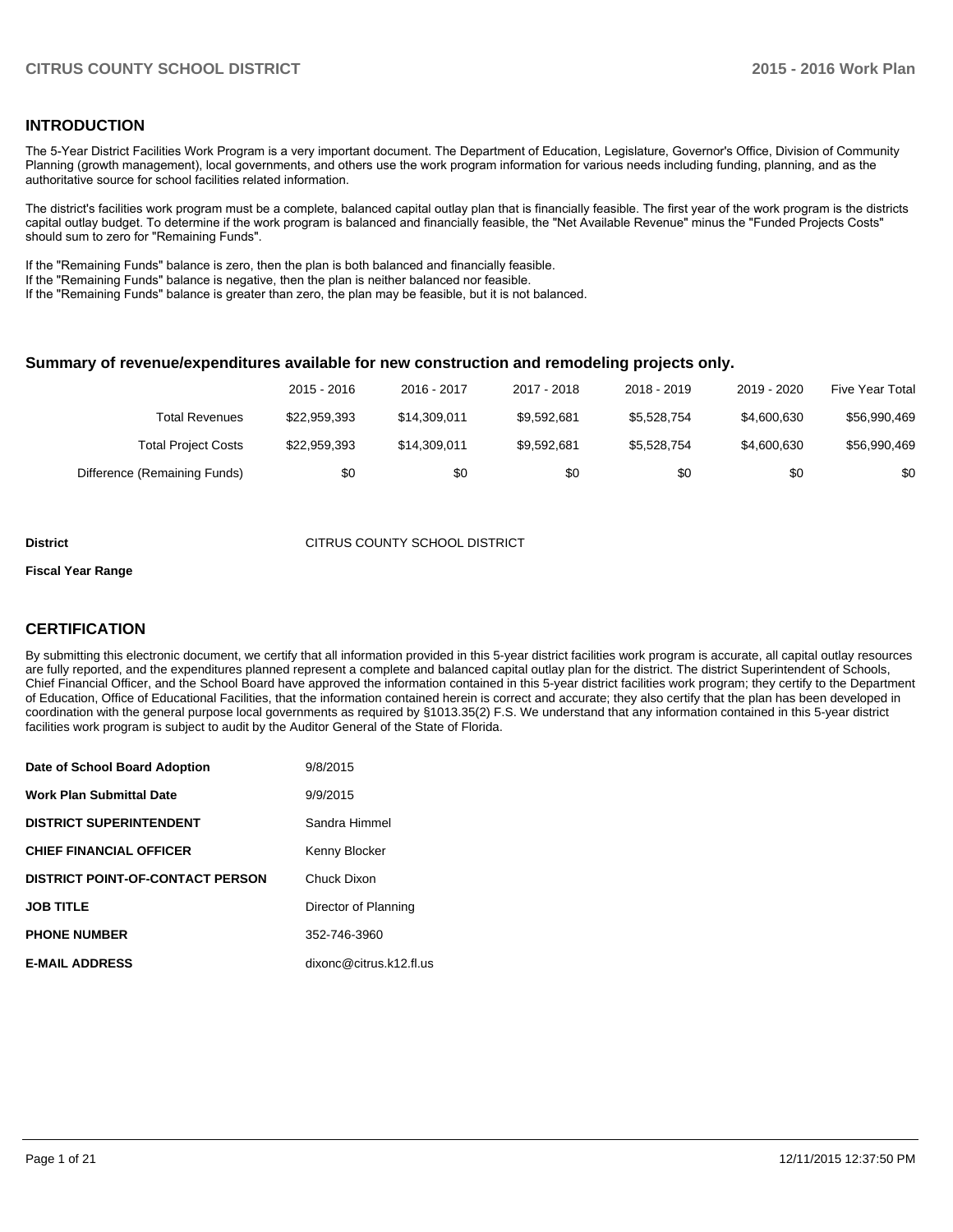# **Expenditures**

#### **Expenditure for Maintenance, Repair and Renovation from 1.50-Mills and PECO**

Annually, prior to the adoption of the district school budget, each school board must prepare a tentative district facilities work program that includes a schedule of major repair and renovation projects necessary to maintain the educational and ancillary facilities of the district.

|                | Item                                                                                                                                                                                                                                                                                                                                                                                                                                                                                                                                                                                                                                                                                                                                   | $2015 - 2016$<br><b>Actual Budget</b> | 2016 - 2017<br>Projected | 2017 - 2018<br>Projected | 2018 - 2019<br>Projected | 2019 - 2020<br>Projected | <b>Total</b> |  |  |  |
|----------------|----------------------------------------------------------------------------------------------------------------------------------------------------------------------------------------------------------------------------------------------------------------------------------------------------------------------------------------------------------------------------------------------------------------------------------------------------------------------------------------------------------------------------------------------------------------------------------------------------------------------------------------------------------------------------------------------------------------------------------------|---------------------------------------|--------------------------|--------------------------|--------------------------|--------------------------|--------------|--|--|--|
| <b>HVAC</b>    |                                                                                                                                                                                                                                                                                                                                                                                                                                                                                                                                                                                                                                                                                                                                        | \$377,000                             | \$350,000                | \$350,000                | \$350,000                | \$350,000                | \$1,777,000  |  |  |  |
| Locations:     | BUS GARAGE, CENTRAL RIDGE ELEMENTARY SCHOOL, CITRUS RESOURCE FOR EXCEPTIONAL STUDENT TRANSITION, CITRUS<br>SENIOR HIGH, CITRUS SPRINGS ELEMENTARY, CITRUS SPRINGS MIDDLE, CRYSTAL RIVER MIDDLE, CRYSTAL RIVER PRIMARY,<br>CRYSTAL RIVER SENIOR HIGH, DISTRICT SERVICES CENTER, FLORAL CITY ELEMENTARY, FOREST RIDGE ELEMENTARY,<br>HERNANDO ELEMENTARY, HOMOSASSA ELEMENTARY, INVERNESS MIDDLE, INVERNESS PRIMARY, JOHN H HEADLEE<br>TECHNOLOGY RESOURCE CENTER, LECANTO MIDDLE, LECANTO PRIMARY, LECANTO SENIOR HIGH, MAINTENANCE CRYSTAL<br>RIVER, MAINTENANCE LECANTO, MARINE SCIENCE STATION, PLEASANT GROVE ELEMENTARY, RENAISSANCE CENTER, ROCK<br>CRUSHER ELEMENTARY, STUDENT SERVICES CENTER, WITHLACHOOCHEE TECHNICAL COLLEGE |                                       |                          |                          |                          |                          |              |  |  |  |
| Flooring       |                                                                                                                                                                                                                                                                                                                                                                                                                                                                                                                                                                                                                                                                                                                                        | \$190,000                             | \$150.000                | \$150,000                | \$150,000                | \$150,000                | \$790,000    |  |  |  |
| Locations:     | BUS GARAGE, CENTRAL RIDGE ELEMENTARY SCHOOL, CITRUS RESOURCE FOR EXCEPTIONAL STUDENT TRANSITION, CITRUS<br>SENIOR HIGH, CITRUS SPRINGS ELEMENTARY, CITRUS SPRINGS MIDDLE, CRYSTAL RIVER MIDDLE, CRYSTAL RIVER PRIMARY,<br>CRYSTAL RIVER SENIOR HIGH, DISTRICT SERVICES CENTER, FLORAL CITY ELEMENTARY, FOREST RIDGE ELEMENTARY,<br>HERNANDO ELEMENTARY, HOMOSASSA ELEMENTARY, INVERNESS MIDDLE, INVERNESS PRIMARY, JOHN H HEADLEE<br>TECHNOLOGY RESOURCE CENTER, LECANTO MIDDLE, LECANTO PRIMARY, LECANTO SENIOR HIGH, MAINTENANCE CRYSTAL<br>RIVER, MAINTENANCE LECANTO, MARINE SCIENCE STATION, PLEASANT GROVE ELEMENTARY, RENAISSANCE CENTER, ROCK<br>CRUSHER ELEMENTARY, STUDENT SERVICES CENTER, WITHLACHOOCHEE TECHNICAL COLLEGE |                                       |                          |                          |                          |                          |              |  |  |  |
| Roofing        |                                                                                                                                                                                                                                                                                                                                                                                                                                                                                                                                                                                                                                                                                                                                        | \$130,000                             | \$125,000                | \$125,000                | \$125,000                | \$125,000                | \$630,000    |  |  |  |
| Locations:     | BUS GARAGE, CENTRAL RIDGE ELEMENTARY SCHOOL, CITRUS RESOURCE FOR EXCEPTIONAL STUDENT TRANSITION, CITRUS<br>SENIOR HIGH, CITRUS SPRINGS ELEMENTARY, CITRUS SPRINGS MIDDLE, CRYSTAL RIVER MIDDLE, CRYSTAL RIVER PRIMARY,<br>CRYSTAL RIVER SENIOR HIGH, DISTRICT SERVICES CENTER, FLORAL CITY ELEMENTARY, FOREST RIDGE ELEMENTARY,<br>HERNANDO ELEMENTARY, HOMOSASSA ELEMENTARY, INVERNESS MIDDLE, INVERNESS PRIMARY, JOHN H HEADLEE<br>TECHNOLOGY RESOURCE CENTER, LECANTO MIDDLE, LECANTO PRIMARY, LECANTO SENIOR HIGH, MAINTENANCE CRYSTAL<br>RIVER, MAINTENANCE LECANTO, MARINE SCIENCE STATION, PLEASANT GROVE ELEMENTARY, RENAISSANCE CENTER, ROCK<br>CRUSHER ELEMENTARY, STUDENT SERVICES CENTER, WITHLACHOOCHEE TECHNICAL COLLEGE |                                       |                          |                          |                          |                          |              |  |  |  |
| Safety to Life |                                                                                                                                                                                                                                                                                                                                                                                                                                                                                                                                                                                                                                                                                                                                        | \$370,000                             | \$250,000                | \$250,000                | \$250,000                | \$250,000                | \$1,370,000  |  |  |  |
| Locations:     | BUS GARAGE, CENTRAL RIDGE ELEMENTARY SCHOOL, CITRUS RESOURCE FOR EXCEPTIONAL STUDENT TRANSITION, CITRUS<br>SENIOR HIGH, CITRUS SPRINGS ELEMENTARY, CITRUS SPRINGS MIDDLE, CRYSTAL RIVER MIDDLE, CRYSTAL RIVER PRIMARY,<br>CRYSTAL RIVER SENIOR HIGH, DISTRICT SERVICES CENTER, FLORAL CITY ELEMENTARY, FOREST RIDGE ELEMENTARY,<br>HERNANDO ELEMENTARY, HOMOSASSA ELEMENTARY, INVERNESS MIDDLE, INVERNESS PRIMARY, JOHN H HEADLEE<br>TECHNOLOGY RESOURCE CENTER, LECANTO MIDDLE, LECANTO PRIMARY, LECANTO SENIOR HIGH, MAINTENANCE CRYSTAL<br>RIVER, MAINTENANCE LECANTO, MARINE SCIENCE STATION, PLEASANT GROVE ELEMENTARY, RENAISSANCE CENTER, ROCK<br>CRUSHER ELEMENTARY, STUDENT SERVICES CENTER, WITHLACHOOCHEE TECHNICAL COLLEGE |                                       |                          |                          |                          |                          |              |  |  |  |
| Fencing        |                                                                                                                                                                                                                                                                                                                                                                                                                                                                                                                                                                                                                                                                                                                                        | \$10,000                              | \$10,000                 | \$10,000                 | \$10,000                 | \$10,000                 | \$50,000     |  |  |  |
| Locations:     | BUS GARAGE, CENTRAL RIDGE ELEMENTARY SCHOOL, CITRUS RESOURCE FOR EXCEPTIONAL STUDENT TRANSITION, CITRUS<br>SENIOR HIGH, CITRUS SPRINGS ELEMENTARY, CITRUS SPRINGS MIDDLE, CRYSTAL RIVER MIDDLE, CRYSTAL RIVER PRIMARY,<br>CRYSTAL RIVER SENIOR HIGH, DISTRICT SERVICES CENTER, FLORAL CITY ELEMENTARY, FOREST RIDGE ELEMENTARY,<br>HERNANDO ELEMENTARY, HOMOSASSA ELEMENTARY, INVERNESS MIDDLE, INVERNESS PRIMARY, JOHN H HEADLEE<br>TECHNOLOGY RESOURCE CENTER, LECANTO MIDDLE, LECANTO PRIMARY, LECANTO SENIOR HIGH, MAINTENANCE CRYSTAL<br>RIVER, MAINTENANCE LECANTO, MARINE SCIENCE STATION, PLEASANT GROVE ELEMENTARY, RENAISSANCE CENTER, ROCK<br>CRUSHER ELEMENTARY, STUDENT SERVICES CENTER, WITHLACHOOCHEE TECHNICAL COLLEGE |                                       |                          |                          |                          |                          |              |  |  |  |
| Parking        |                                                                                                                                                                                                                                                                                                                                                                                                                                                                                                                                                                                                                                                                                                                                        | \$230,000                             | \$225,000                | \$225,000                | \$225,000                | \$225,000                | \$1,130,000  |  |  |  |
| Locations:     | BUS GARAGE, CENTRAL RIDGE ELEMENTARY SCHOOL, CITRUS RESOURCE FOR EXCEPTIONAL STUDENT TRANSITION, CITRUS<br>SENIOR HIGH, CITRUS SPRINGS ELEMENTARY, CITRUS SPRINGS MIDDLE, CRYSTAL RIVER MIDDLE, CRYSTAL RIVER PRIMARY,<br>CRYSTAL RIVER SENIOR HIGH. DISTRICT SERVICES CENTER. FLORAL CITY ELEMENTARY. FOREST RIDGE ELEMENTARY.<br>HERNANDO ELEMENTARY, HOMOSASSA ELEMENTARY, INVERNESS MIDDLE, INVERNESS PRIMARY, JOHN H HEADLEE<br>TECHNOLOGY RESOURCE CENTER, LECANTO MIDDLE, LECANTO PRIMARY, LECANTO SENIOR HIGH, MAINTENANCE CRYSTAL<br>RIVER, MAINTENANCE LECANTO, MARINE SCIENCE STATION, PLEASANT GROVE ELEMENTARY, RENAISSANCE CENTER, ROCK<br>CRUSHER ELEMENTARY, STUDENT SERVICES CENTER, WITHLACHOOCHEE TECHNICAL COLLEGE |                                       |                          |                          |                          |                          |              |  |  |  |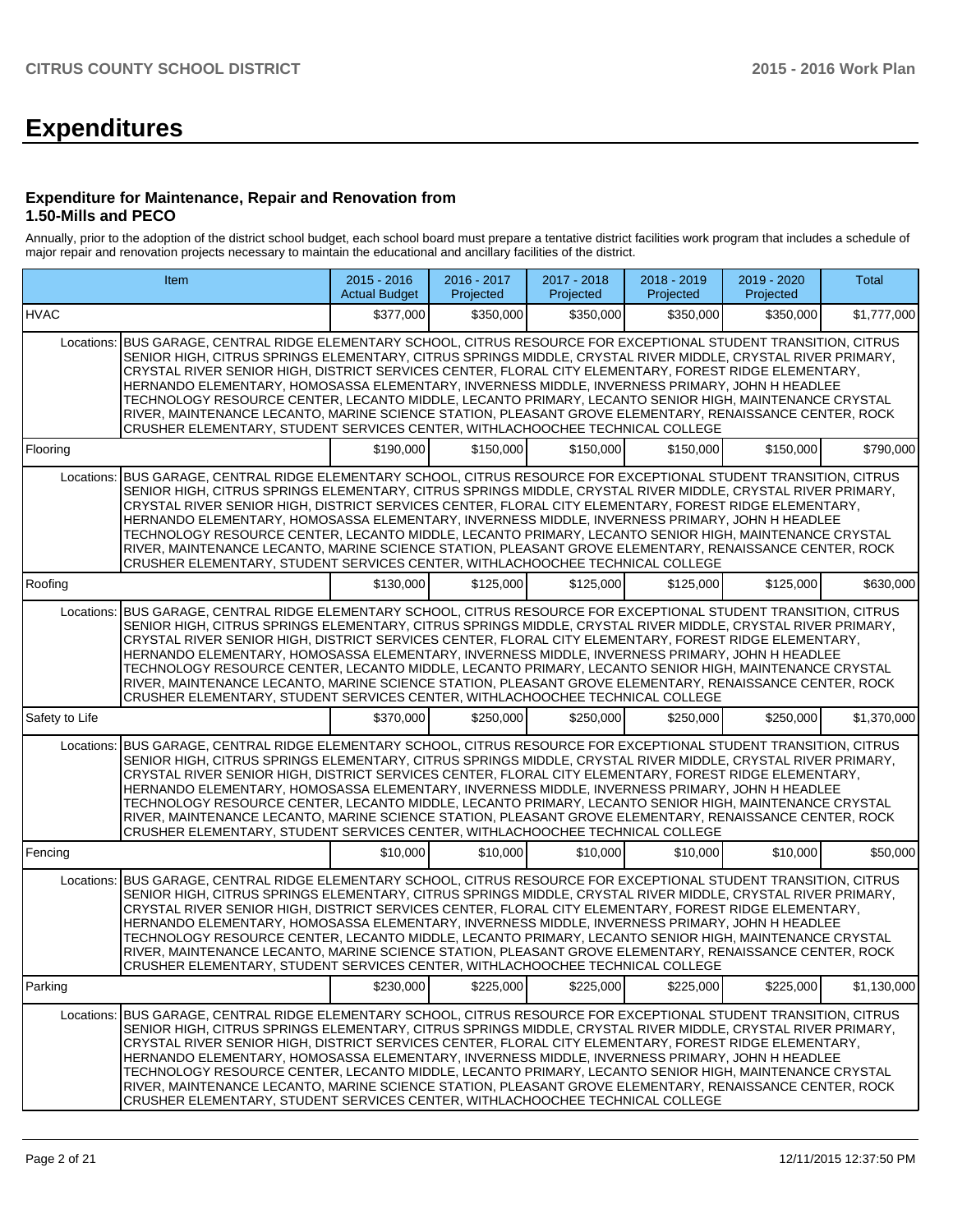| Electrical                       |                                                                                                                                                                                                                                                                                                                                                                                                                                                                                                                                                                                                                                                                                                                                                   | \$132,000   | \$150,000      | \$150,000   | \$150,000   | \$150,000   | \$732,000   |  |  |  |
|----------------------------------|---------------------------------------------------------------------------------------------------------------------------------------------------------------------------------------------------------------------------------------------------------------------------------------------------------------------------------------------------------------------------------------------------------------------------------------------------------------------------------------------------------------------------------------------------------------------------------------------------------------------------------------------------------------------------------------------------------------------------------------------------|-------------|----------------|-------------|-------------|-------------|-------------|--|--|--|
| Locations:                       | BUS GARAGE, CENTRAL RIDGE ELEMENTARY SCHOOL, CITRUS RESOURCE FOR EXCEPTIONAL STUDENT TRANSITION, CITRUS<br>SENIOR HIGH, CITRUS SPRINGS ELEMENTARY, CITRUS SPRINGS MIDDLE, CRYSTAL RIVER MIDDLE, CRYSTAL RIVER PRIMARY,<br>CRYSTAL RIVER SENIOR HIGH, DISTRICT SERVICES CENTER, FLORAL CITY ELEMENTARY, FOREST RIDGE ELEMENTARY,<br>HERNANDO ELEMENTARY, HOMOSASSA ELEMENTARY, INVERNESS MIDDLE, INVERNESS PRIMARY, JOHN H HEADLEE<br>TECHNOLOGY RESOURCE CENTER, LECANTO MIDDLE, LECANTO PRIMARY, LECANTO SENIOR HIGH, MAINTENANCE CRYSTAL<br>RIVER, MAINTENANCE LECANTO, MARINE SCIENCE STATION, PLEASANT GROVE ELEMENTARY, RENAISSANCE CENTER, ROCK<br>CRUSHER ELEMENTARY, STUDENT SERVICES CENTER, WITHLACHOOCHEE TECHNICAL COLLEGE            |             |                |             |             |             |             |  |  |  |
| Fire Alarm                       |                                                                                                                                                                                                                                                                                                                                                                                                                                                                                                                                                                                                                                                                                                                                                   | \$40,000    | \$40,000       | \$40,000    | \$40,000    | \$40,000    | \$200,000   |  |  |  |
|                                  | Locations: BUS GARAGE, CENTRAL RIDGE ELEMENTARY SCHOOL, CITRUS RESOURCE FOR EXCEPTIONAL STUDENT TRANSITION, CITRUS<br>SENIOR HIGH, CITRUS SPRINGS ELEMENTARY, CITRUS SPRINGS MIDDLE, CRYSTAL RIVER MIDDLE, CRYSTAL RIVER PRIMARY,<br>CRYSTAL RIVER SENIOR HIGH, DISTRICT SERVICES CENTER, FLORAL CITY ELEMENTARY, FOREST RIDGE ELEMENTARY,<br>HERNANDO ELEMENTARY, HOMOSASSA ELEMENTARY, INVERNESS MIDDLE, INVERNESS PRIMARY, JOHN H HEADLEE<br>TECHNOLOGY RESOURCE CENTER, LECANTO MIDDLE, LECANTO PRIMARY, LECANTO SENIOR HIGH, MAINTENANCE CRYSTAL<br>RIVER, MAINTENANCE LECANTO, MARINE SCIENCE STATION, PLEASANT GROVE ELEMENTARY, RENAISSANCE CENTER, ROCK<br>CRUSHER ELEMENTARY, STUDENT SERVICES CENTER, WITHLACHOOCHEE TECHNICAL COLLEGE |             |                |             |             |             |             |  |  |  |
| Telephone/Intercom System        |                                                                                                                                                                                                                                                                                                                                                                                                                                                                                                                                                                                                                                                                                                                                                   | \$0         | $\frac{1}{20}$ | \$0         | \$0         | \$0         | \$0         |  |  |  |
|                                  | Locations: No Locations for this expenditure.                                                                                                                                                                                                                                                                                                                                                                                                                                                                                                                                                                                                                                                                                                     |             |                |             |             |             |             |  |  |  |
| <b>Closed Circuit Television</b> |                                                                                                                                                                                                                                                                                                                                                                                                                                                                                                                                                                                                                                                                                                                                                   | \$0         | \$0            | 30          | \$0         | \$0         | \$0         |  |  |  |
|                                  | Locations: No Locations for this expenditure.                                                                                                                                                                                                                                                                                                                                                                                                                                                                                                                                                                                                                                                                                                     |             |                |             |             |             |             |  |  |  |
| Paint                            |                                                                                                                                                                                                                                                                                                                                                                                                                                                                                                                                                                                                                                                                                                                                                   | \$300,000   | \$275,000      | \$275,000   | \$225,000   | \$200,000   | \$1,275,000 |  |  |  |
|                                  | Locations: BUS GARAGE, CENTRAL RIDGE ELEMENTARY SCHOOL, CITRUS RESOURCE FOR EXCEPTIONAL STUDENT TRANSITION, CITRUS<br>SENIOR HIGH, CITRUS SPRINGS ELEMENTARY, CITRUS SPRINGS MIDDLE, CRYSTAL RIVER MIDDLE, CRYSTAL RIVER PRIMARY,<br>CRYSTAL RIVER SENIOR HIGH, DISTRICT SERVICES CENTER, FLORAL CITY ELEMENTARY, FOREST RIDGE ELEMENTARY,<br>HERNANDO ELEMENTARY, HOMOSASSA ELEMENTARY, INVERNESS MIDDLE, INVERNESS PRIMARY, JOHN H HEADLEE<br>TECHNOLOGY RESOURCE CENTER, LECANTO MIDDLE, LECANTO PRIMARY, LECANTO SENIOR HIGH, MAINTENANCE CRYSTAL<br>RIVER, MAINTENANCE LECANTO, MARINE SCIENCE STATION, PLEASANT GROVE ELEMENTARY, RENAISSANCE CENTER, ROCK<br>CRUSHER ELEMENTARY, STUDENT SERVICES CENTER, WITHLACHOOCHEE TECHNICAL COLLEGE |             |                |             |             |             |             |  |  |  |
| Maintenance/Repair               |                                                                                                                                                                                                                                                                                                                                                                                                                                                                                                                                                                                                                                                                                                                                                   | \$1.139.809 | \$325,001      | \$150,000   | \$25,000    | \$0         | \$1,639,810 |  |  |  |
|                                  | Locations: BUS GARAGE, CENTRAL RIDGE ELEMENTARY SCHOOL, CITRUS RESOURCE FOR EXCEPTIONAL STUDENT TRANSITION, CITRUS<br>SENIOR HIGH, CITRUS SPRINGS ELEMENTARY, CITRUS SPRINGS MIDDLE, CRYSTAL RIVER MIDDLE, CRYSTAL RIVER PRIMARY,<br>CRYSTAL RIVER SENIOR HIGH, DISTRICT SERVICES CENTER, FLORAL CITY ELEMENTARY, FOREST RIDGE ELEMENTARY,<br>HERNANDO ELEMENTARY, HOMOSASSA ELEMENTARY, INVERNESS MIDDLE, INVERNESS PRIMARY, JOHN H HEADLEE<br>TECHNOLOGY RESOURCE CENTER, LECANTO MIDDLE, LECANTO PRIMARY, LECANTO SENIOR HIGH, MAINTENANCE CRYSTAL<br>RIVER, MAINTENANCE LECANTO, MARINE SCIENCE STATION, PLEASANT GROVE ELEMENTARY, RENAISSANCE CENTER, ROCK<br>CRUSHER ELEMENTARY, STUDENT SERVICES CENTER, WITHLACHOOCHEE TECHNICAL COLLEGE |             |                |             |             |             |             |  |  |  |
|                                  | Sub Total:                                                                                                                                                                                                                                                                                                                                                                                                                                                                                                                                                                                                                                                                                                                                        | \$2,918,809 | \$1,900,001    | \$1,725,000 | \$1,550,000 | \$1,500,000 | \$9,593,810 |  |  |  |

| <b>PECO Maintenance Expenditures</b> | \$355,808   | \$498.131   | \$553.658   | \$656,192   | \$709,013   | \$2,772,802  |
|--------------------------------------|-------------|-------------|-------------|-------------|-------------|--------------|
| ا :50 Mill Sub Total.                | \$4,452,001 | \$3,001,870 | \$2,696,342 | \$2,343,808 | \$2,040,987 | \$14,535,008 |

|                   | Other Items                                                                                                                                                                                                                                                                                                                                                                                                                                                                                                                   | $2015 - 2016$<br><b>Actual Budget</b> | $2016 - 2017$<br>Projected | $2017 - 2018$<br>Projected | $2018 - 2019$<br>Projected | $2019 - 2020$<br>Projected | Total     |
|-------------------|-------------------------------------------------------------------------------------------------------------------------------------------------------------------------------------------------------------------------------------------------------------------------------------------------------------------------------------------------------------------------------------------------------------------------------------------------------------------------------------------------------------------------------|---------------------------------------|----------------------------|----------------------------|----------------------------|----------------------------|-----------|
| Hood Suppression  |                                                                                                                                                                                                                                                                                                                                                                                                                                                                                                                               | \$5,000                               | \$5,000                    | \$5,000                    | \$5,000                    | \$5,000                    | \$25,000  |
|                   | Locations CENTRAL RIDGE ELEMENTARY SCHOOL, CITRUS SENIOR HIGH, CITRUS SPRINGS ELEMENTARY, CITRUS SPRINGS MIDDLE,<br>CRYSTAL RIVER MIDDLE, CRYSTAL RIVER PRIMARY, CRYSTAL RIVER SENIOR HIGH, FLORAL CITY ELEMENTARY, FOREST<br>RIDGE ELEMENTARY, HERNANDO ELEMENTARY, HOMOSASSA ELEMENTARY, INVERNESS MIDDLE, INVERNESS PRIMARY,<br>LECANTO MIDDLE, LECANTO PRIMARY, LECANTO SENIOR HIGH, MARINE SCIENCE STATION, PLEASANT GROVE ELEMENTARY,<br>IRENAISSANCE CENTER. ROCK CRUSHER ELEMENTARY. WITHLACHOOCHEE TECHNICAL COLLEGE |                                       |                            |                            |                            |                            |           |
| <b>I</b> Concrete |                                                                                                                                                                                                                                                                                                                                                                                                                                                                                                                               | \$100,000                             | \$100,000                  | \$100,000                  | \$100,000                  | \$95,000                   | \$495,000 |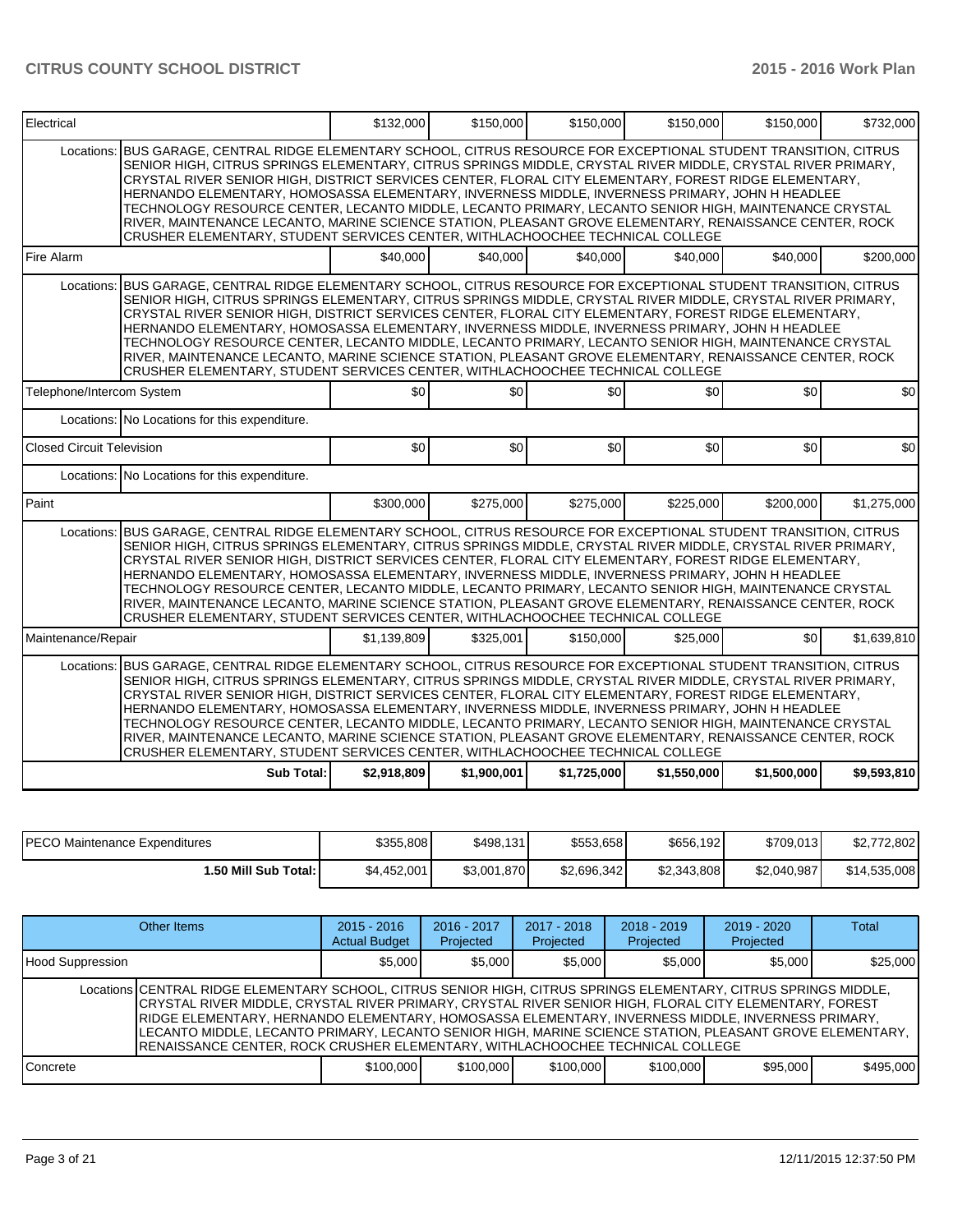| Doors and Windows<br>\$200,000<br>\$175,000<br>\$150,000<br>\$125,000<br>\$95,000<br>Locations BUS GARAGE, CENTRAL RIDGE ELEMENTARY SCHOOL, CITRUS RESOURCE FOR EXCEPTIONAL STUDENT TRANSITION, CITRUS<br>SENIOR HIGH, CITRUS SPRINGS ELEMENTARY, CITRUS SPRINGS MIDDLE, CRYSTAL RIVER MIDDLE, CRYSTAL RIVER PRIMARY,<br>CRYSTAL RIVER SENIOR HIGH, DISTRICT SERVICES CENTER, FLORAL CITY ELEMENTARY, FOREST RIDGE ELEMENTARY,<br>HERNANDO ELEMENTARY, HOMOSASSA ELEMENTARY, INVERNESS MIDDLE, INVERNESS PRIMARY, JOHN H HEADLEE<br>TECHNOLOGY RESOURCE CENTER, LECANTO MIDDLE, LECANTO PRIMARY, LECANTO SENIOR HIGH, MAINTENANCE CRYSTAL<br>RIVER, MAINTENANCE LECANTO, MARINE SCIENCE STATION, PLEASANT GROVE ELEMENTARY, RENAISSANCE CENTER, ROCK<br>CRUSHER ELEMENTARY, STUDENT SERVICES CENTER, WITHLACHOOCHEE TECHNICAL COLLEGE<br>\$100,000<br>Site Security (locks & equipment)<br>\$100,000<br>\$100,000<br>\$100,000<br>\$95,000<br>Locations BUS GARAGE, CENTRAL RIDGE ELEMENTARY SCHOOL, CITRUS RESOURCE FOR EXCEPTIONAL STUDENT TRANSITION, CITRUS<br>SENIOR HIGH, CITRUS SPRINGS ELEMENTARY, CITRUS SPRINGS MIDDLE, CRYSTAL RIVER MIDDLE, CRYSTAL RIVER PRIMARY,<br>CRYSTAL RIVER SENIOR HIGH, DISTRICT SERVICES CENTER, FLORAL CITY ELEMENTARY, FOREST RIDGE ELEMENTARY,<br>HERNANDO ELEMENTARY, HOMOSASSA ELEMENTARY, INVERNESS MIDDLE, INVERNESS PRIMARY, JOHN H HEADLEE<br>TECHNOLOGY RESOURCE CENTER. LECANTO MIDDLE, LECANTO PRIMARY, LECANTO SENIOR HIGH, MAINTENANCE CRYSTAL<br>RIVER, MAINTENANCE LECANTO, MARINE SCIENCE STATION, PLEASANT GROVE ELEMENTARY, RENAISSANCE CENTER, ROCK<br>CRUSHER ELEMENTARY, STUDENT SERVICES CENTER, WITHLACHOOCHEE TECHNICAL COLLEGE<br>\$100,000<br>\$100,000<br>\$100,000<br>\$100,000<br>\$95,000<br><b>Energy Manangement</b><br>Locations BUS GARAGE, CENTRAL RIDGE ELEMENTARY SCHOOL, CITRUS RESOURCE FOR EXCEPTIONAL STUDENT TRANSITION, CITRUS<br>SENIOR HIGH, CITRUS SPRINGS ELEMENTARY, CITRUS SPRINGS MIDDLE, CRYSTAL RIVER MIDDLE, CRYSTAL RIVER PRIMARY,<br>CRYSTAL RIVER SENIOR HIGH, DISTRICT SERVICES CENTER, FLORAL CITY ELEMENTARY, FOREST RIDGE ELEMENTARY,<br>HERNANDO ELEMENTARY, HOMOSASSA ELEMENTARY, INVERNESS MIDDLE, INVERNESS PRIMARY, JOHN H HEADLEE<br>TECHNOLOGY RESOURCE CENTER, LECANTO MIDDLE, LECANTO PRIMARY, LECANTO SENIOR HIGH, MAINTENANCE CRYSTAL<br>RIVER, MAINTENANCE LECANTO, MARINE SCIENCE STATION, PLEASANT GROVE ELEMENTARY, RENAISSANCE CENTER, ROCK<br>CRUSHER ELEMENTARY, STUDENT SERVICES CENTER, WITHLACHOOCHEE TECHNICAL COLLEGE<br>\$52,000<br>\$35,000<br>Gym Maintenance<br>\$35,000<br>\$35,000<br>\$35,000<br>Locations CITRUS RESOURCE FOR EXCEPTIONAL STUDENT TRANSITION, CITRUS SENIOR HIGH, CITRUS SPRINGS MIDDLE, CRYSTAL<br>RIVER MIDDLE, CRYSTAL RIVER SENIOR HIGH, INVERNESS MIDDLE, LECANTO MIDDLE, LECANTO SENIOR HIGH<br>\$260,000<br>\$125,000<br>\$125,000<br>\$125,000<br>\$120,000<br>Maintenance Equipment<br>Locations BUS GARAGE, CENTRAL RIDGE ELEMENTARY SCHOOL, CITRUS RESOURCE FOR EXCEPTIONAL STUDENT TRANSITION, CITRUS<br>SENIOR HIGH, CITRUS SPRINGS ELEMENTARY, CITRUS SPRINGS MIDDLE, CRYSTAL RIVER MIDDLE, CRYSTAL RIVER PRIMARY,<br>CRYSTAL RIVER SENIOR HIGH, DISTRICT SERVICES CENTER, FLORAL CITY ELEMENTARY, FOREST RIDGE ELEMENTARY,<br>HERNANDO ELEMENTARY, HOMOSASSA ELEMENTARY, INVERNESS MIDDLE, INVERNESS PRIMARY, JOHN H HEADLEE<br>TECHNOLOGY RESOURCE CENTER, LECANTO MIDDLE, LECANTO PRIMARY, LECANTO SENIOR HIGH, MAINTENANCE CRYSTAL<br>RIVER, MAINTENANCE LECANTO, MARINE SCIENCE STATION, PLEASANT GROVE ELEMENTARY, RENAISSANCE CENTER, ROCK<br>CRUSHER ELEMENTARY, STUDENT SERVICES CENTER, WITHLACHOOCHEE TECHNICAL COLLEGE<br>Plumbing<br>\$135,000<br>\$125,000<br>\$125,000<br>\$125,000<br>\$120,000<br>Locations BUS GARAGE, CENTRAL RIDGE ELEMENTARY SCHOOL, CITRUS RESOURCE FOR EXCEPTIONAL STUDENT TRANSITION, CITRUS<br>SENIOR HIGH, CITRUS SPRINGS ELEMENTARY, CITRUS SPRINGS MIDDLE, CRYSTAL RIVER MIDDLE, CRYSTAL RIVER PRIMARY,<br>CRYSTAL RIVER SENIOR HIGH, DISTRICT SERVICES CENTER, FLORAL CITY ELEMENTARY, FOREST RIDGE ELEMENTARY,<br>HERNANDO ELEMENTARY, HOMOSASSA ELEMENTARY, INVERNESS MIDDLE, INVERNESS PRIMARY, JOHN H HEADLEE<br>TECHNOLOGY RESOURCE CENTER, LECANTO MIDDLE, LECANTO PRIMARY, LECANTO SENIOR HIGH, MAINTENANCE CRYSTAL<br>RIVER, MAINTENANCE LECANTO, MARINE SCIENCE STATION, PLEASANT GROVE ELEMENTARY, RENAISSANCE CENTER, ROCK<br>CRUSHER ELEMENTARY, STUDENT SERVICES CENTER, WITHLACHOOCHEE TECHNICAL COLLEGE<br>\$25,000<br>\$25,000<br>\$25,000<br>\$25,000<br>\$25,000<br>Ceilings and Acoustical<br>Locations BUS GARAGE, CENTRAL RIDGE ELEMENTARY SCHOOL, CITRUS RESOURCE FOR EXCEPTIONAL STUDENT TRANSITION, CITRUS<br>SENIOR HIGH, CITRUS SPRINGS ELEMENTARY, CITRUS SPRINGS MIDDLE, CRYSTAL RIVER MIDDLE, CRYSTAL RIVER PRIMARY,<br>CRYSTAL RIVER SENIOR HIGH, DISTRICT SERVICES CENTER, FLORAL CITY ELEMENTARY, FOREST RIDGE ELEMENTARY,<br>HERNANDO ELEMENTARY, HOMOSASSA ELEMENTARY, INVERNESS MIDDLE, INVERNESS PRIMARY, JOHN H HEADLEE<br>TECHNOLOGY RESOURCE CENTER, LECANTO MIDDLE, LECANTO PRIMARY, LECANTO SENIOR HIGH, MAINTENANCE CRYSTAL<br>RIVER, MAINTENANCE LECANTO, MARINE SCIENCE STATION, PLEASANT GROVE ELEMENTARY, RENAISSANCE CENTER, ROCK<br>CRUSHER ELEMENTARY, STUDENT SERVICES CENTER, WITHLACHOOCHEE TECHNICAL COLLEGE |         | Locations BUS GARAGE. CENTRAL RIDGE ELEMENTARY SCHOOL. CITRUS RESOURCE FOR EXCEPTIONAL STUDENT TRANSITION. CITRUS<br>SENIOR HIGH, CITRUS SPRINGS ELEMENTARY, CITRUS SPRINGS MIDDLE, CRYSTAL RIVER MIDDLE, CRYSTAL RIVER PRIMARY,<br>CRYSTAL RIVER SENIOR HIGH, DISTRICT SERVICES CENTER, FLORAL CITY ELEMENTARY, FOREST RIDGE ELEMENTARY,<br>HERNANDO ELEMENTARY, HOMOSASSA ELEMENTARY, INVERNESS MIDDLE, INVERNESS PRIMARY, JOHN H HEADLEE<br>TECHNOLOGY RESOURCE CENTER, LECANTO MIDDLE, LECANTO PRIMARY, LECANTO SENIOR HIGH, MAINTENANCE CRYSTAL<br>RIVER, MAINTENANCE LECANTO, MARINE SCIENCE STATION, PLEASANT GROVE ELEMENTARY, RENAISSANCE CENTER, ROCK<br>CRUSHER ELEMENTARY, STUDENT SERVICES CENTER, WITHLACHOOCHEE TECHNICAL COLLEGE |         |         |         |         |         |           |
|--------------------------------------------------------------------------------------------------------------------------------------------------------------------------------------------------------------------------------------------------------------------------------------------------------------------------------------------------------------------------------------------------------------------------------------------------------------------------------------------------------------------------------------------------------------------------------------------------------------------------------------------------------------------------------------------------------------------------------------------------------------------------------------------------------------------------------------------------------------------------------------------------------------------------------------------------------------------------------------------------------------------------------------------------------------------------------------------------------------------------------------------------------------------------------------------------------------------------------------------------------------------------------------------------------------------------------------------------------------------------------------------------------------------------------------------------------------------------------------------------------------------------------------------------------------------------------------------------------------------------------------------------------------------------------------------------------------------------------------------------------------------------------------------------------------------------------------------------------------------------------------------------------------------------------------------------------------------------------------------------------------------------------------------------------------------------------------------------------------------------------------------------------------------------------------------------------------------------------------------------------------------------------------------------------------------------------------------------------------------------------------------------------------------------------------------------------------------------------------------------------------------------------------------------------------------------------------------------------------------------------------------------------------------------------------------------------------------------------------------------------------------------------------------------------------------------------------------------------------------------------------------------------------------------------------------------------------------------------------------------------------------------------------------------------------------------------------------------------------------------------------------------------------------------------------------------------------------------------------------------------------------------------------------------------------------------------------------------------------------------------------------------------------------------------------------------------------------------------------------------------------------------------------------------------------------------------------------------------------------------------------------------------------------------------------------------------------------------------------------------------------------------------------------------------------------------------------------------------------------------------------------------------------------------------------------------------------------------------------------------------------------------------------------------------------------------------------------------------------------------------------------------------------------------------------------------------------------------------------------------------------------------------------------------------------------------------------------------------------------------------------------------------------------------------------------------------------------------------------------------------------------------------------------------------------------------------------------------------------------------------------------------------------------------------------------------------------------------------------------------------------------------------------------------------------------------------------------------------------------------------------------------------------------------------------------------------------------------------------------------------------------------------------------------------------------------------------------------------------------------------------------------------------------------------------------------------------------------------------------------------------------------------------------------------------------------------------------------------------------------------|---------|--------------------------------------------------------------------------------------------------------------------------------------------------------------------------------------------------------------------------------------------------------------------------------------------------------------------------------------------------------------------------------------------------------------------------------------------------------------------------------------------------------------------------------------------------------------------------------------------------------------------------------------------------------------------------------------------------------------------------------------------------|---------|---------|---------|---------|---------|-----------|
|                                                                                                                                                                                                                                                                                                                                                                                                                                                                                                                                                                                                                                                                                                                                                                                                                                                                                                                                                                                                                                                                                                                                                                                                                                                                                                                                                                                                                                                                                                                                                                                                                                                                                                                                                                                                                                                                                                                                                                                                                                                                                                                                                                                                                                                                                                                                                                                                                                                                                                                                                                                                                                                                                                                                                                                                                                                                                                                                                                                                                                                                                                                                                                                                                                                                                                                                                                                                                                                                                                                                                                                                                                                                                                                                                                                                                                                                                                                                                                                                                                                                                                                                                                                                                                                                                                                                                                                                                                                                                                                                                                                                                                                                                                                                                                                                                                                                                                                                                                                                                                                                                                                                                                                                                                                                                                                                                                                |         |                                                                                                                                                                                                                                                                                                                                                                                                                                                                                                                                                                                                                                                                                                                                                  |         |         |         |         |         | \$745,000 |
|                                                                                                                                                                                                                                                                                                                                                                                                                                                                                                                                                                                                                                                                                                                                                                                                                                                                                                                                                                                                                                                                                                                                                                                                                                                                                                                                                                                                                                                                                                                                                                                                                                                                                                                                                                                                                                                                                                                                                                                                                                                                                                                                                                                                                                                                                                                                                                                                                                                                                                                                                                                                                                                                                                                                                                                                                                                                                                                                                                                                                                                                                                                                                                                                                                                                                                                                                                                                                                                                                                                                                                                                                                                                                                                                                                                                                                                                                                                                                                                                                                                                                                                                                                                                                                                                                                                                                                                                                                                                                                                                                                                                                                                                                                                                                                                                                                                                                                                                                                                                                                                                                                                                                                                                                                                                                                                                                                                |         |                                                                                                                                                                                                                                                                                                                                                                                                                                                                                                                                                                                                                                                                                                                                                  |         |         |         |         |         |           |
|                                                                                                                                                                                                                                                                                                                                                                                                                                                                                                                                                                                                                                                                                                                                                                                                                                                                                                                                                                                                                                                                                                                                                                                                                                                                                                                                                                                                                                                                                                                                                                                                                                                                                                                                                                                                                                                                                                                                                                                                                                                                                                                                                                                                                                                                                                                                                                                                                                                                                                                                                                                                                                                                                                                                                                                                                                                                                                                                                                                                                                                                                                                                                                                                                                                                                                                                                                                                                                                                                                                                                                                                                                                                                                                                                                                                                                                                                                                                                                                                                                                                                                                                                                                                                                                                                                                                                                                                                                                                                                                                                                                                                                                                                                                                                                                                                                                                                                                                                                                                                                                                                                                                                                                                                                                                                                                                                                                |         |                                                                                                                                                                                                                                                                                                                                                                                                                                                                                                                                                                                                                                                                                                                                                  |         |         |         |         |         | \$495,000 |
|                                                                                                                                                                                                                                                                                                                                                                                                                                                                                                                                                                                                                                                                                                                                                                                                                                                                                                                                                                                                                                                                                                                                                                                                                                                                                                                                                                                                                                                                                                                                                                                                                                                                                                                                                                                                                                                                                                                                                                                                                                                                                                                                                                                                                                                                                                                                                                                                                                                                                                                                                                                                                                                                                                                                                                                                                                                                                                                                                                                                                                                                                                                                                                                                                                                                                                                                                                                                                                                                                                                                                                                                                                                                                                                                                                                                                                                                                                                                                                                                                                                                                                                                                                                                                                                                                                                                                                                                                                                                                                                                                                                                                                                                                                                                                                                                                                                                                                                                                                                                                                                                                                                                                                                                                                                                                                                                                                                |         |                                                                                                                                                                                                                                                                                                                                                                                                                                                                                                                                                                                                                                                                                                                                                  |         |         |         |         |         |           |
|                                                                                                                                                                                                                                                                                                                                                                                                                                                                                                                                                                                                                                                                                                                                                                                                                                                                                                                                                                                                                                                                                                                                                                                                                                                                                                                                                                                                                                                                                                                                                                                                                                                                                                                                                                                                                                                                                                                                                                                                                                                                                                                                                                                                                                                                                                                                                                                                                                                                                                                                                                                                                                                                                                                                                                                                                                                                                                                                                                                                                                                                                                                                                                                                                                                                                                                                                                                                                                                                                                                                                                                                                                                                                                                                                                                                                                                                                                                                                                                                                                                                                                                                                                                                                                                                                                                                                                                                                                                                                                                                                                                                                                                                                                                                                                                                                                                                                                                                                                                                                                                                                                                                                                                                                                                                                                                                                                                |         |                                                                                                                                                                                                                                                                                                                                                                                                                                                                                                                                                                                                                                                                                                                                                  |         |         |         |         |         | \$495,000 |
|                                                                                                                                                                                                                                                                                                                                                                                                                                                                                                                                                                                                                                                                                                                                                                                                                                                                                                                                                                                                                                                                                                                                                                                                                                                                                                                                                                                                                                                                                                                                                                                                                                                                                                                                                                                                                                                                                                                                                                                                                                                                                                                                                                                                                                                                                                                                                                                                                                                                                                                                                                                                                                                                                                                                                                                                                                                                                                                                                                                                                                                                                                                                                                                                                                                                                                                                                                                                                                                                                                                                                                                                                                                                                                                                                                                                                                                                                                                                                                                                                                                                                                                                                                                                                                                                                                                                                                                                                                                                                                                                                                                                                                                                                                                                                                                                                                                                                                                                                                                                                                                                                                                                                                                                                                                                                                                                                                                |         |                                                                                                                                                                                                                                                                                                                                                                                                                                                                                                                                                                                                                                                                                                                                                  |         |         |         |         |         |           |
|                                                                                                                                                                                                                                                                                                                                                                                                                                                                                                                                                                                                                                                                                                                                                                                                                                                                                                                                                                                                                                                                                                                                                                                                                                                                                                                                                                                                                                                                                                                                                                                                                                                                                                                                                                                                                                                                                                                                                                                                                                                                                                                                                                                                                                                                                                                                                                                                                                                                                                                                                                                                                                                                                                                                                                                                                                                                                                                                                                                                                                                                                                                                                                                                                                                                                                                                                                                                                                                                                                                                                                                                                                                                                                                                                                                                                                                                                                                                                                                                                                                                                                                                                                                                                                                                                                                                                                                                                                                                                                                                                                                                                                                                                                                                                                                                                                                                                                                                                                                                                                                                                                                                                                                                                                                                                                                                                                                |         |                                                                                                                                                                                                                                                                                                                                                                                                                                                                                                                                                                                                                                                                                                                                                  |         |         |         |         |         | \$192,000 |
|                                                                                                                                                                                                                                                                                                                                                                                                                                                                                                                                                                                                                                                                                                                                                                                                                                                                                                                                                                                                                                                                                                                                                                                                                                                                                                                                                                                                                                                                                                                                                                                                                                                                                                                                                                                                                                                                                                                                                                                                                                                                                                                                                                                                                                                                                                                                                                                                                                                                                                                                                                                                                                                                                                                                                                                                                                                                                                                                                                                                                                                                                                                                                                                                                                                                                                                                                                                                                                                                                                                                                                                                                                                                                                                                                                                                                                                                                                                                                                                                                                                                                                                                                                                                                                                                                                                                                                                                                                                                                                                                                                                                                                                                                                                                                                                                                                                                                                                                                                                                                                                                                                                                                                                                                                                                                                                                                                                |         |                                                                                                                                                                                                                                                                                                                                                                                                                                                                                                                                                                                                                                                                                                                                                  |         |         |         |         |         |           |
|                                                                                                                                                                                                                                                                                                                                                                                                                                                                                                                                                                                                                                                                                                                                                                                                                                                                                                                                                                                                                                                                                                                                                                                                                                                                                                                                                                                                                                                                                                                                                                                                                                                                                                                                                                                                                                                                                                                                                                                                                                                                                                                                                                                                                                                                                                                                                                                                                                                                                                                                                                                                                                                                                                                                                                                                                                                                                                                                                                                                                                                                                                                                                                                                                                                                                                                                                                                                                                                                                                                                                                                                                                                                                                                                                                                                                                                                                                                                                                                                                                                                                                                                                                                                                                                                                                                                                                                                                                                                                                                                                                                                                                                                                                                                                                                                                                                                                                                                                                                                                                                                                                                                                                                                                                                                                                                                                                                |         |                                                                                                                                                                                                                                                                                                                                                                                                                                                                                                                                                                                                                                                                                                                                                  |         |         |         |         |         | \$755,000 |
|                                                                                                                                                                                                                                                                                                                                                                                                                                                                                                                                                                                                                                                                                                                                                                                                                                                                                                                                                                                                                                                                                                                                                                                                                                                                                                                                                                                                                                                                                                                                                                                                                                                                                                                                                                                                                                                                                                                                                                                                                                                                                                                                                                                                                                                                                                                                                                                                                                                                                                                                                                                                                                                                                                                                                                                                                                                                                                                                                                                                                                                                                                                                                                                                                                                                                                                                                                                                                                                                                                                                                                                                                                                                                                                                                                                                                                                                                                                                                                                                                                                                                                                                                                                                                                                                                                                                                                                                                                                                                                                                                                                                                                                                                                                                                                                                                                                                                                                                                                                                                                                                                                                                                                                                                                                                                                                                                                                |         |                                                                                                                                                                                                                                                                                                                                                                                                                                                                                                                                                                                                                                                                                                                                                  |         |         |         |         |         |           |
|                                                                                                                                                                                                                                                                                                                                                                                                                                                                                                                                                                                                                                                                                                                                                                                                                                                                                                                                                                                                                                                                                                                                                                                                                                                                                                                                                                                                                                                                                                                                                                                                                                                                                                                                                                                                                                                                                                                                                                                                                                                                                                                                                                                                                                                                                                                                                                                                                                                                                                                                                                                                                                                                                                                                                                                                                                                                                                                                                                                                                                                                                                                                                                                                                                                                                                                                                                                                                                                                                                                                                                                                                                                                                                                                                                                                                                                                                                                                                                                                                                                                                                                                                                                                                                                                                                                                                                                                                                                                                                                                                                                                                                                                                                                                                                                                                                                                                                                                                                                                                                                                                                                                                                                                                                                                                                                                                                                |         |                                                                                                                                                                                                                                                                                                                                                                                                                                                                                                                                                                                                                                                                                                                                                  |         |         |         |         |         | \$630,000 |
|                                                                                                                                                                                                                                                                                                                                                                                                                                                                                                                                                                                                                                                                                                                                                                                                                                                                                                                                                                                                                                                                                                                                                                                                                                                                                                                                                                                                                                                                                                                                                                                                                                                                                                                                                                                                                                                                                                                                                                                                                                                                                                                                                                                                                                                                                                                                                                                                                                                                                                                                                                                                                                                                                                                                                                                                                                                                                                                                                                                                                                                                                                                                                                                                                                                                                                                                                                                                                                                                                                                                                                                                                                                                                                                                                                                                                                                                                                                                                                                                                                                                                                                                                                                                                                                                                                                                                                                                                                                                                                                                                                                                                                                                                                                                                                                                                                                                                                                                                                                                                                                                                                                                                                                                                                                                                                                                                                                |         |                                                                                                                                                                                                                                                                                                                                                                                                                                                                                                                                                                                                                                                                                                                                                  |         |         |         |         |         |           |
|                                                                                                                                                                                                                                                                                                                                                                                                                                                                                                                                                                                                                                                                                                                                                                                                                                                                                                                                                                                                                                                                                                                                                                                                                                                                                                                                                                                                                                                                                                                                                                                                                                                                                                                                                                                                                                                                                                                                                                                                                                                                                                                                                                                                                                                                                                                                                                                                                                                                                                                                                                                                                                                                                                                                                                                                                                                                                                                                                                                                                                                                                                                                                                                                                                                                                                                                                                                                                                                                                                                                                                                                                                                                                                                                                                                                                                                                                                                                                                                                                                                                                                                                                                                                                                                                                                                                                                                                                                                                                                                                                                                                                                                                                                                                                                                                                                                                                                                                                                                                                                                                                                                                                                                                                                                                                                                                                                                |         |                                                                                                                                                                                                                                                                                                                                                                                                                                                                                                                                                                                                                                                                                                                                                  |         |         |         |         |         | \$125,000 |
|                                                                                                                                                                                                                                                                                                                                                                                                                                                                                                                                                                                                                                                                                                                                                                                                                                                                                                                                                                                                                                                                                                                                                                                                                                                                                                                                                                                                                                                                                                                                                                                                                                                                                                                                                                                                                                                                                                                                                                                                                                                                                                                                                                                                                                                                                                                                                                                                                                                                                                                                                                                                                                                                                                                                                                                                                                                                                                                                                                                                                                                                                                                                                                                                                                                                                                                                                                                                                                                                                                                                                                                                                                                                                                                                                                                                                                                                                                                                                                                                                                                                                                                                                                                                                                                                                                                                                                                                                                                                                                                                                                                                                                                                                                                                                                                                                                                                                                                                                                                                                                                                                                                                                                                                                                                                                                                                                                                | Lockers |                                                                                                                                                                                                                                                                                                                                                                                                                                                                                                                                                                                                                                                                                                                                                  | \$5,000 | \$5,000 | \$5,000 | \$5,000 | \$5,000 | \$25,000  |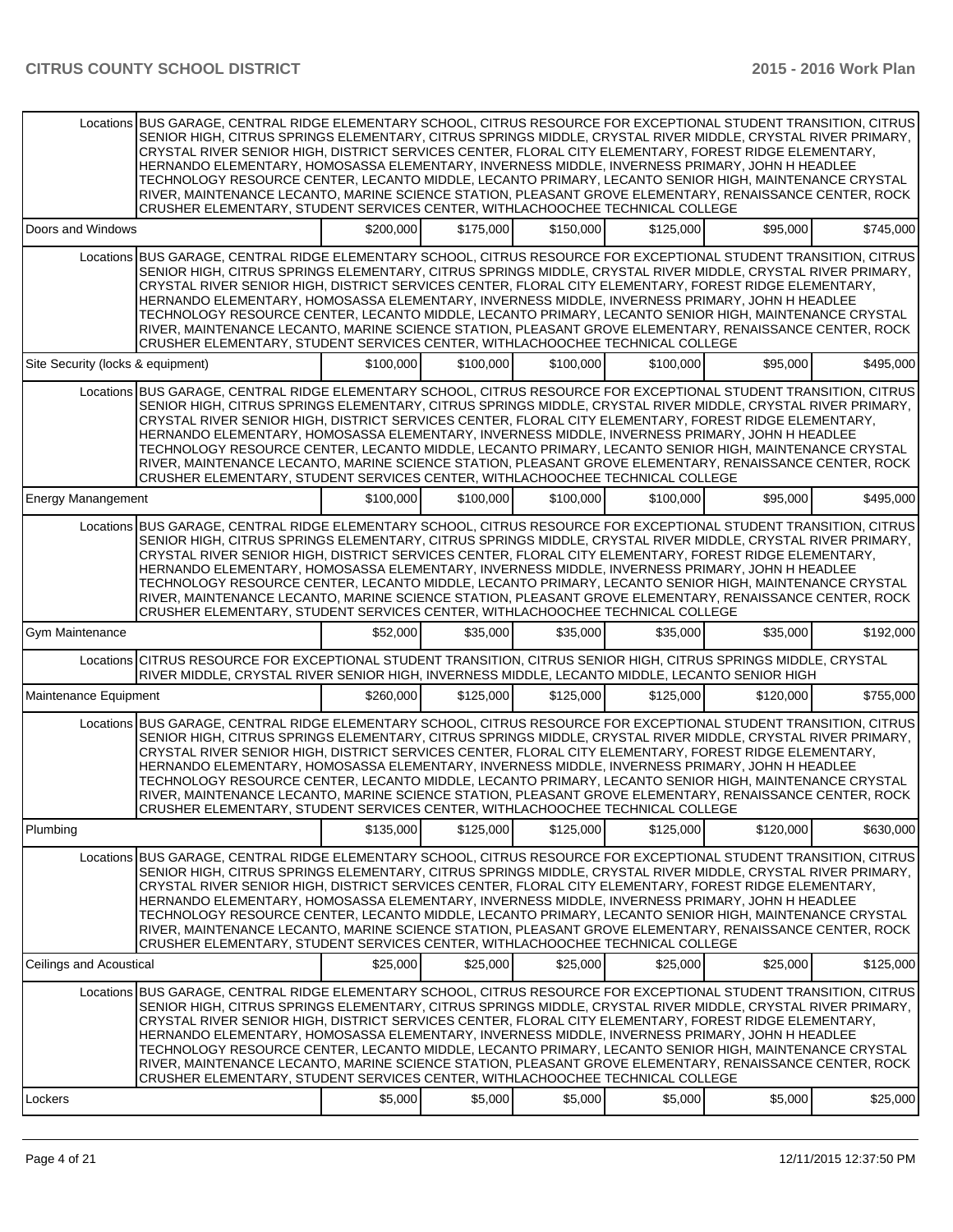|                           | Locations CITRUS SENIOR HIGH, CITRUS SPRINGS MIDDLE, CRYSTAL RIVER MIDDLE, CRYSTAL RIVER SENIOR HIGH, LECANTO SENIOR<br>HIIGH. RENAISSANCE CENTER. WITHLACHOOCHEE TECHNICAL COLLEGE                                                                                                                                                                                                                                                                                                                                                                                                                                                                                                                                                              |           |           |           |           |           |             |  |  |
|---------------------------|--------------------------------------------------------------------------------------------------------------------------------------------------------------------------------------------------------------------------------------------------------------------------------------------------------------------------------------------------------------------------------------------------------------------------------------------------------------------------------------------------------------------------------------------------------------------------------------------------------------------------------------------------------------------------------------------------------------------------------------------------|-----------|-----------|-----------|-----------|-----------|-------------|--|--|
|                           | HVAC Preventive maintenance program                                                                                                                                                                                                                                                                                                                                                                                                                                                                                                                                                                                                                                                                                                              | \$110,000 | \$100,000 | \$100,000 | \$100,000 | \$10,000  | \$420,000   |  |  |
|                           | Locations BUS GARAGE, CENTRAL RIDGE ELEMENTARY SCHOOL, CITRUS RESOURCE FOR EXCEPTIONAL STUDENT TRANSITION, CITRUS<br>SENIOR HIGH, CITRUS SPRINGS ELEMENTARY, CITRUS SPRINGS MIDDLE, CRYSTAL RIVER MIDDLE, CRYSTAL RIVER PRIMARY,<br>CRYSTAL RIVER SENIOR HIGH, DISTRICT SERVICES CENTER, FLORAL CITY ELEMENTARY, FOREST RIDGE ELEMENTARY,<br>HERNANDO ELEMENTARY, HOMOSASSA ELEMENTARY, INVERNESS MIDDLE, INVERNESS PRIMARY, JOHN H HEADLEE<br>TECHNOLOGY RESOURCE CENTER, LECANTO MIDDLE, LECANTO PRIMARY, LECANTO SENIOR HIGH, MAINTENANCE CRYSTAL<br>RIVER, MAINTENANCE LECANTO, MARINE SCIENCE STATION, PLEASANT GROVE ELEMENTARY, RENAISSANCE CENTER, ROCK<br>CRUSHER ELEMENTARY, STUDENT SERVICES CENTER, WITHLACHOOCHEE TECHNICAL COLLEGE |           |           |           |           |           |             |  |  |
| Sports field lighting     |                                                                                                                                                                                                                                                                                                                                                                                                                                                                                                                                                                                                                                                                                                                                                  | \$20.000  | \$20,000  | \$20,000  | \$20,000  | \$20,000  | \$100,000   |  |  |
|                           | Locations CITRUS SENIOR HIGH, CITRUS SPRINGS MIDDLE, CRYSTAL RIVER MIDDLE, CRYSTAL RIVER SENIOR HIGH, INVERNESS MIDDLE,<br>LECANTO MIDDLE, LECANTO SENIOR HIGH                                                                                                                                                                                                                                                                                                                                                                                                                                                                                                                                                                                   |           |           |           |           |           |             |  |  |
|                           | Consultant Services (Architect / Engineer)                                                                                                                                                                                                                                                                                                                                                                                                                                                                                                                                                                                                                                                                                                       | \$100,000 | \$100,000 | \$100,000 | \$100,000 | \$95,000  | \$495,000   |  |  |
|                           | Locations BUS GARAGE, CENTRAL RIDGE ELEMENTARY SCHOOL, CITRUS RESOURCE FOR EXCEPTIONAL STUDENT TRANSITION, CITRUS<br>SENIOR HIGH, CITRUS SPRINGS ELEMENTARY, CITRUS SPRINGS MIDDLE, CRYSTAL RIVER MIDDLE, CRYSTAL RIVER PRIMARY,<br>CRYSTAL RIVER SENIOR HIGH, DISTRICT SERVICES CENTER, FLORAL CITY ELEMENTARY, FOREST RIDGE ELEMENTARY,<br>HERNANDO ELEMENTARY, HOMOSASSA ELEMENTARY, INVERNESS MIDDLE, INVERNESS PRIMARY, JOHN H HEADLEE<br>TECHNOLOGY RESOURCE CENTER, LECANTO MIDDLE, LECANTO PRIMARY, LECANTO SENIOR HIGH, MAINTENANCE CRYSTAL<br>RIVER, MAINTENANCE LECANTO, MARINE SCIENCE STATION, PLEASANT GROVE ELEMENTARY, RENAISSANCE CENTER, ROCK<br>CRUSHER ELEMENTARY, STUDENT SERVICES CENTER, WITHLACHOOCHEE TECHNICAL COLLEGE |           |           |           |           |           |             |  |  |
| Playgrounds and PE fields |                                                                                                                                                                                                                                                                                                                                                                                                                                                                                                                                                                                                                                                                                                                                                  | \$125,000 | \$100,000 | \$100,000 | \$100,000 | \$100,000 | \$525,000   |  |  |
|                           | Locations BUS GARAGE, CENTRAL RIDGE ELEMENTARY SCHOOL, CITRUS RESOURCE FOR EXCEPTIONAL STUDENT TRANSITION, CITRUS<br>SENIOR HIGH, CITRUS SPRINGS ELEMENTARY, CITRUS SPRINGS MIDDLE, CRYSTAL RIVER MIDDLE, CRYSTAL RIVER PRIMARY,<br>CRYSTAL RIVER SENIOR HIGH, DISTRICT SERVICES CENTER, FLORAL CITY ELEMENTARY, FOREST RIDGE ELEMENTARY,<br>HERNANDO ELEMENTARY, HOMOSASSA ELEMENTARY, INVERNESS MIDDLE, INVERNESS PRIMARY, JOHN H HEADLEE<br>TECHNOLOGY RESOURCE CENTER, LECANTO MIDDLE, LECANTO PRIMARY, LECANTO SENIOR HIGH, MAINTENANCE CRYSTAL<br>RIVER, MAINTENANCE LECANTO, MARINE SCIENCE STATION, PLEASANT GROVE ELEMENTARY, RENAISSANCE CENTER, ROCK<br>CRUSHER ELEMENTARY, STUDENT SERVICES CENTER, WITHLACHOOCHEE TECHNICAL COLLEGE |           |           |           |           |           |             |  |  |
| Fire prevention           |                                                                                                                                                                                                                                                                                                                                                                                                                                                                                                                                                                                                                                                                                                                                                  | \$20,000  | \$20,000  | \$20,000  | \$20,000  | \$20,000  | \$100,000   |  |  |
|                           | Locations BUS GARAGE, CENTRAL RIDGE ELEMENTARY SCHOOL, CITRUS RESOURCE FOR EXCEPTIONAL STUDENT TRANSITION, CITRUS<br>SENIOR HIGH, CITRUS SPRINGS ELEMENTARY, CITRUS SPRINGS MIDDLE, CRYSTAL RIVER MIDDLE, CRYSTAL RIVER PRIMARY,<br>CRYSTAL RIVER SENIOR HIGH, DISTRICT SERVICES CENTER, FLORAL CITY ELEMENTARY, FOREST RIDGE ELEMENTARY,<br>HERNANDO ELEMENTARY, HOMOSASSA ELEMENTARY, INVERNESS MIDDLE, INVERNESS PRIMARY, JOHN H HEADLEE<br>TECHNOLOGY RESOURCE CENTER, LECANTO MIDDLE, LECANTO PRIMARY, LECANTO SENIOR HIGH, MAINTENANCE CRYSTAL<br>RIVER, MAINTENANCE LECANTO, MARINE SCIENCE STATION, PLEASANT GROVE ELEMENTARY, RENAISSANCE CENTER, ROCK<br>CRUSHER ELEMENTARY, STUDENT SERVICES CENTER, WITHLACHOOCHEE TECHNICAL COLLEGE |           |           |           |           |           |             |  |  |
| Cabinets                  |                                                                                                                                                                                                                                                                                                                                                                                                                                                                                                                                                                                                                                                                                                                                                  | \$45,000  | \$45.000  | \$45,000  | \$45,000  | \$45,000  | \$225,000   |  |  |
|                           | Locations BUS GARAGE, CENTRAL RIDGE ELEMENTARY SCHOOL, CITRUS RESOURCE FOR EXCEPTIONAL STUDENT TRANSITION, CITRUS<br>SENIOR HIGH, CITRUS SPRINGS ELEMENTARY, CITRUS SPRINGS MIDDLE, CRYSTAL RIVER MIDDLE, CRYSTAL RIVER PRIMARY,<br>CRYSTAL RIVER SENIOR HIGH, DISTRICT SERVICES CENTER, FLORAL CITY ELEMENTARY, FOREST RIDGE ELEMENTARY,<br>HERNANDO ELEMENTARY, HOMOSASSA ELEMENTARY, INVERNESS MIDDLE, INVERNESS PRIMARY, JOHN H HEADLEE<br>TECHNOLOGY RESOURCE CENTER, LECANTO MIDDLE, LECANTO PRIMARY, LECANTO SENIOR HIGH, MAINTENANCE CRYSTAL<br>RIVER, MAINTENANCE LECANTO, MARINE SCIENCE STATION, PLEASANT GROVE ELEMENTARY, RENAISSANCE CENTER, ROCK<br>CRUSHER ELEMENTARY, STUDENT SERVICES CENTER, WITHLACHOOCHEE TECHNICAL COLLEGE |           |           |           |           |           |             |  |  |
| Signage                   |                                                                                                                                                                                                                                                                                                                                                                                                                                                                                                                                                                                                                                                                                                                                                  | \$22,000  | \$25,000  | \$25,000  | \$25,000  | \$25,000  | \$122,000   |  |  |
|                           | Locations BUS GARAGE. CENTRAL RIDGE ELEMENTARY SCHOOL. CITRUS RESOURCE FOR EXCEPTIONAL STUDENT TRANSITION. CITRUS<br>SENIOR HIGH, CITRUS SPRINGS ELEMENTARY, CITRUS SPRINGS MIDDLE, CRYSTAL RIVER MIDDLE, CRYSTAL RIVER PRIMARY,<br>CRYSTAL RIVER SENIOR HIGH, DISTRICT SERVICES CENTER, FLORAL CITY ELEMENTARY, FOREST RIDGE ELEMENTARY,<br>HERNANDO ELEMENTARY, HOMOSASSA ELEMENTARY, INVERNESS MIDDLE, INVERNESS PRIMARY, JOHN H HEADLEE<br>TECHNOLOGY RESOURCE CENTER, LECANTO MIDDLE, LECANTO PRIMARY, LECANTO SENIOR HIGH, MAINTENANCE CRYSTAL<br>RIVER, MAINTENANCE LECANTO, MARINE SCIENCE STATION, PLEASANT GROVE ELEMENTARY, RENAISSANCE CENTER, ROCK<br>CRUSHER ELEMENTARY, STUDENT SERVICES CENTER, WITHLACHOOCHEE TECHNICAL COLLEGE |           |           |           |           |           |             |  |  |
| Remodeling / Renovations  |                                                                                                                                                                                                                                                                                                                                                                                                                                                                                                                                                                                                                                                                                                                                                  | \$370,000 | \$300,000 | \$250,000 | \$200,000 | \$150,000 | \$1,270,000 |  |  |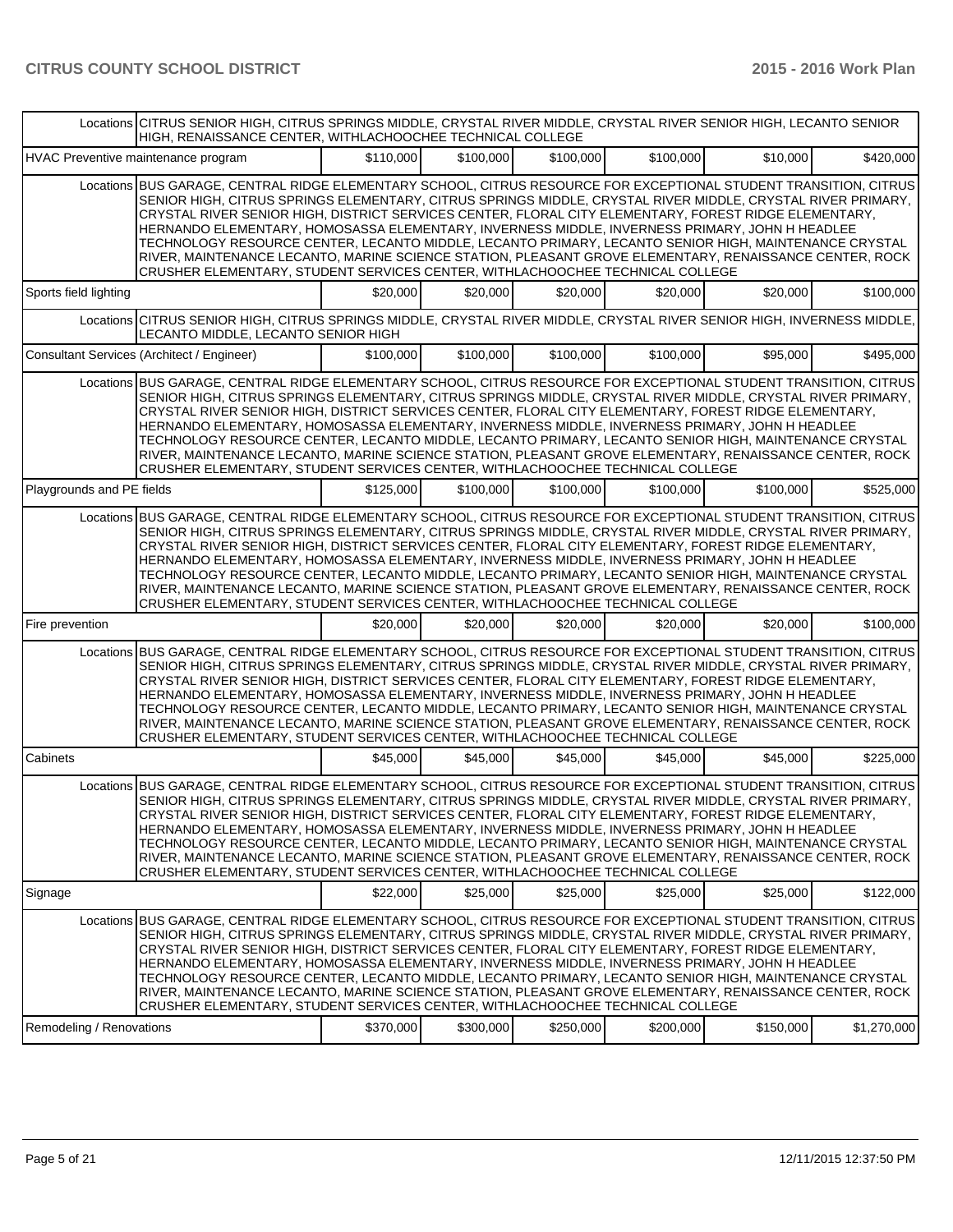|                   | Locations BUS GARAGE, CENTRAL RIDGE ELEMENTARY SCHOOL, CITRUS RESOURCE FOR EXCEPTIONAL STUDENT TRANSITION, CITRUS<br>SENIOR HIGH, CITRUS SPRINGS ELEMENTARY, CITRUS SPRINGS MIDDLE, CRYSTAL RIVER MIDDLE, CRYSTAL RIVER PRIMARY,<br>İCRYSTAL RIVER SENIOR HIGH. DISTRICT SERVICES CENTER. FLORAL CITY ELEMENTARY. FOREST RIDGE ELEMENTARY.<br>HERNANDO ELEMENTARY, HOMOSASSA ELEMENTARY, INVERNESS MIDDLE, INVERNESS PRIMARY, JOHN H HEADLEE<br>TECHNOLOGY RESOURCE CENTER. LECANTO MIDDLE. LECANTO PRIMARY. LECANTO SENIOR HIGH. MAINTENANCE CRYSTAL<br>IRIVER, MAINTENANCE LECANTO, MARINE SCIENCE STATION, PLEASANT GROVE ELEMENTARY, RENAISSANCE CENTER, ROCK<br> CRUSHER ELEMENTARY, STUDENT SERVICES CENTER, WITHLACHOOCHEE TECHNICAL COLLEGE   |             |             |             |             |             |              |
|-------------------|-------------------------------------------------------------------------------------------------------------------------------------------------------------------------------------------------------------------------------------------------------------------------------------------------------------------------------------------------------------------------------------------------------------------------------------------------------------------------------------------------------------------------------------------------------------------------------------------------------------------------------------------------------------------------------------------------------------------------------------------------------|-------------|-------------|-------------|-------------|-------------|--------------|
| Athletics Related |                                                                                                                                                                                                                                                                                                                                                                                                                                                                                                                                                                                                                                                                                                                                                       | \$95,000    | \$95.000    | \$95,000    | \$95,000    | \$95,000    | \$475,000    |
|                   | Locations BUS GARAGE, CENTRAL RIDGE ELEMENTARY SCHOOL, CITRUS RESOURCE FOR EXCEPTIONAL STUDENT TRANSITION, CITRUS<br>ISENIOR HIGH. CITRUS SPRINGS ELEMENTARY. CITRUS SPRINGS MIDDLE. CRYSTAL RIVER MIDDLE. CRYSTAL RIVER PRIMARY.<br>CRYSTAL RIVER SENIOR HIGH, DISTRICT SERVICES CENTER, FLORAL CITY ELEMENTARY, FOREST RIDGE ELEMENTARY,<br>IHERNANDO ELEMENTARY. HOMOSASSA ELEMENTARY. INVERNESS MIDDLE. INVERNESS PRIMARY. JOHN H HEADLEE<br>TECHNOLOGY RESOURCE CENTER, LECANTO MIDDLE, LECANTO PRIMARY, LECANTO SENIOR HIGH, MAINTENANCE CRYSTAL<br>RIVER, MAINTENANCE LECANTO, MARINE SCIENCE STATION, PLEASANT GROVE ELEMENTARY, RENAISSANCE CENTER, ROCK  <br>ICRUSHER ELEMENTARY. STUDENT SERVICES CENTER. WITHLACHOOCHEE TECHNICAL COLLEGE |             |             |             |             |             |              |
|                   | Total:                                                                                                                                                                                                                                                                                                                                                                                                                                                                                                                                                                                                                                                                                                                                                | \$4,807,809 | \$3,500,001 | \$3,250,000 | \$3,000,000 | \$2,750,000 | \$17,307,810 |

### **Local 1.50 Mill Expenditure For Maintenance, Repair and Renovation**

Anticipated expenditures expected from local funding sources over the years covered by the current work plan.

| Item                                                         | 2015 - 2016<br><b>Actual Budget</b> | 2016 - 2017<br>Projected | 2017 - 2018<br>Projected | 2018 - 2019<br>Projected | $2019 - 2020$<br>Projected | <b>Total</b> |
|--------------------------------------------------------------|-------------------------------------|--------------------------|--------------------------|--------------------------|----------------------------|--------------|
| Remaining Maint and Repair from 1.5 Mills                    | \$4,452,001                         | \$3,001,870              | \$2,696,342              | \$2,343,808              | \$2,040,987                | \$14,535,008 |
| Maintenance/Repair Salaries                                  | \$2,585,000                         | \$2,500,000              | \$2,450,000              | \$2,400,000              | \$2,350,000                | \$12,285,000 |
| <b>School Bus Purchases</b>                                  | \$1,265,000                         | \$700,000                | \$700,000                | \$700,000                | \$700,000                  | \$4,065,000  |
| <b>Other Vehicle Purchases</b>                               | \$0                                 | \$0                      | \$0                      | \$0                      | \$0                        | \$0          |
| <b>Capital Outlay Equipment</b>                              | \$600,000                           | \$600,000                | \$100,000                | \$100,000                | \$100,000                  | \$1,500,000  |
| Rent/Lease Payments                                          | \$328,000                           | \$306,000                | \$300,000                | \$300,000                | \$300,000                  | \$1,534,000  |
| <b>COP Debt Service</b>                                      | \$0                                 | \$0                      | \$0                      | \$0                      | \$0                        | \$0          |
| Rent/Lease Relocatables                                      | \$40,000                            | \$40,000                 | \$40,000                 | \$40,000                 | \$40,000                   | \$200,000    |
| <b>Environmental Problems</b>                                | \$282,600                           | \$250,000                | \$250,000                | \$250,000                | \$250,000                  | \$1,282,600  |
| s.1011.14 Debt Service                                       | \$0                                 | \$0                      | \$0                      | \$0                      | \$0                        | \$0          |
| <b>Special Facilities Construction Account</b>               | \$0                                 | \$0                      | \$0                      | \$0                      | \$0                        | \$0          |
| Premiums for Property Casualty Insurance - 1011.71<br>(4a,b) | \$1,471,819                         | \$1,500,000              | \$1,525,000              | \$1,550,000              | \$1,575,000                | \$7,621,819  |
| <b>Qualified School Construction Bonds (QSCB)</b>            | \$2,772,858                         | \$2,624,829              | \$2,624,829              | \$2,624,829              | \$2,624,829                | \$13,272,174 |
| Qualified Zone Academy Bonds (QZAB)                          | \$0                                 | \$0                      | \$0                      | \$0                      | \$0                        | \$0          |
| Technology Related Maintenance (and equipment)               | \$4,657,780                         | \$3,770,975              | \$3,452,500              | \$3,467,500              | \$506,250                  | \$15,855,005 |
| <b>Vocational Equipment</b>                                  | \$100,000                           | \$100,000                | \$100,000                | \$100,000                | \$100,000                  | \$500,000    |
| <b>Enterprise Software</b>                                   | \$400,000                           | \$400,000                | \$400,000                | \$400,000                | \$400,000                  | \$2,000,000  |
| <b>Food Service Equipment</b>                                | \$200,000                           | \$200,000                | \$200,000                | \$200,000                | \$200,000                  | \$1,000,000  |
| <b>Local Expenditure Totals:</b>                             | \$19,155,058                        | \$15,993,674             | \$14,838,671             | \$14,476,137             | \$11,187,066               | \$75,650,606 |

# **Revenue**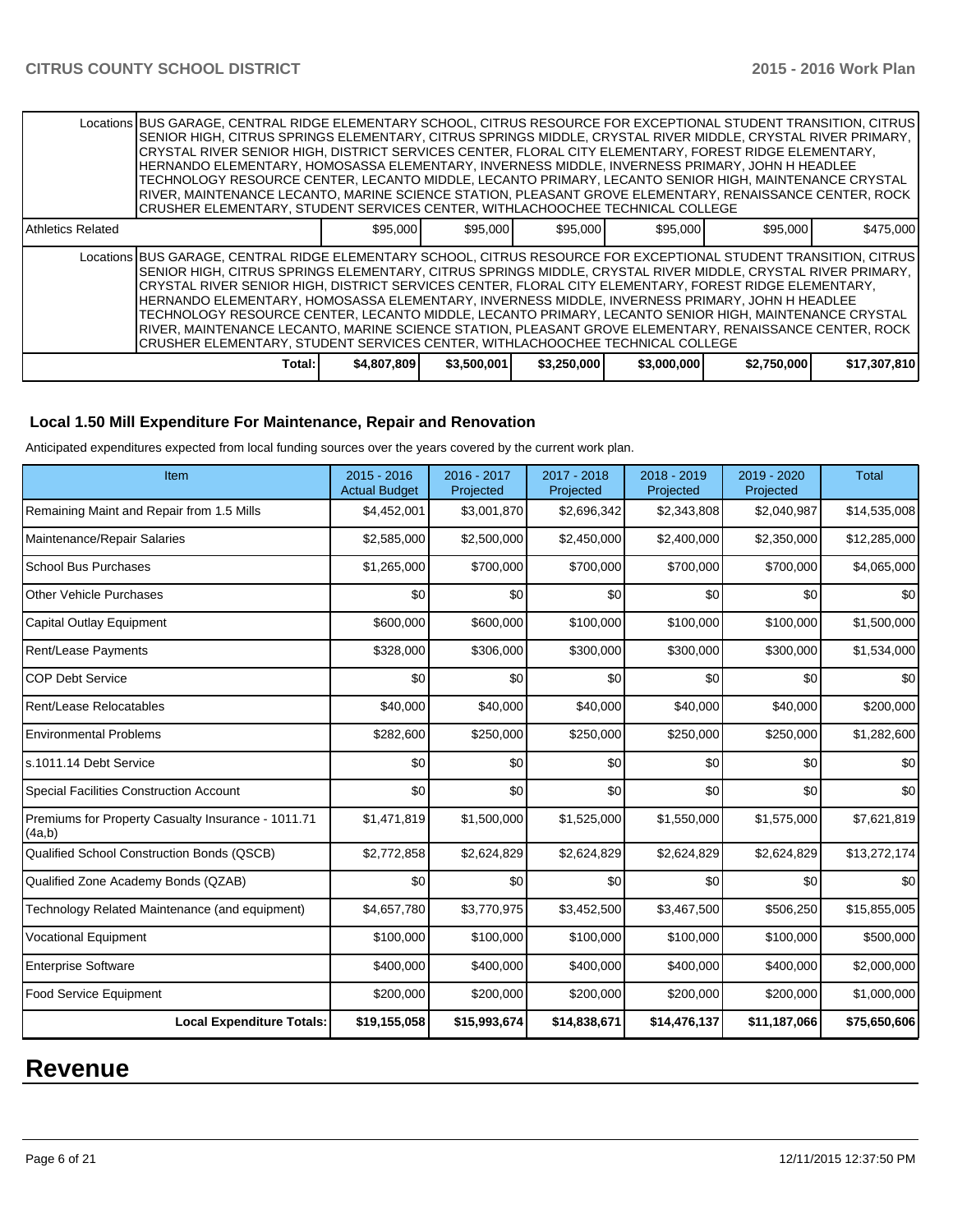#### **1.50 Mill Revenue Source**

Schedule of Estimated Capital Outlay Revenue from each currently approved source which is estimated to be available for expenditures on the projects included in the tentative district facilities work program. All amounts are NET after considering carryover balances, interest earned, new COP's, 1011.14 and 1011.15 loans, etc. Districts cannot use 1.5-Mill funds for salaries except for those explicitly associated with maintenance/repair projects. (1011.71 (5), F.S.)

| Item                                                                              | Fund | $2015 - 2016$<br><b>Actual Value</b> | 2016 - 2017<br>Projected | 2017 - 2018<br>Projected | $2018 - 2019$<br>Projected | 2019 - 2020<br>Projected | Total            |
|-----------------------------------------------------------------------------------|------|--------------------------------------|--------------------------|--------------------------|----------------------------|--------------------------|------------------|
| (1) Non-exempt property<br>lassessed valuation                                    |      | \$8,861,423,299                      | \$8,950,037,532          | \$9,039,537,907          | \$9,129,933,286            | \$9,221,232,619          | \$45,202,164,643 |
| (2) The Millege projected for<br>discretionary capital outlay per<br>ls.1011.71   |      | 1.50                                 | 1.50                     | 1.50                     | 1.50                       | 1.50                     |                  |
| (3) Full value of the 1.50-Mill<br>discretionary capital outlay per<br>ls.1011.71 |      | \$14,887,191                         | \$15,036,063             | \$15,186,424             | \$15,338,288               | \$15,491,671             | \$75,939,637     |
| $(4)$ Value of the portion of the 1.50<br>-Mill ACTUALLY levied                   | 370  | \$12,760,450                         | \$12,888,054             | \$13,016,935             | \$13,147,104               | \$13,278,575             | \$65,091,118     |
| $(5)$ Difference of lines (3) and (4)                                             |      | \$2,126,741                          | \$2,148,009              | \$2,169,489              | \$2,191,184                | \$2,213,096              | \$10,848,519     |

#### **PECO Revenue Source**

The figure in the row designated "PECO Maintenance" will be subtracted from funds available for new construction because PECO maintenance dollars cannot be used for new construction.

| Item                                  | Fund  | $2015 - 2016$<br><b>Actual Budget</b> | 2016 - 2017<br>Projected | 2017 - 2018<br>Projected | $2018 - 2019$<br>Projected | $2019 - 2020$<br>Projected | Total       |
|---------------------------------------|-------|---------------------------------------|--------------------------|--------------------------|----------------------------|----------------------------|-------------|
| <b>PECO New Construction</b>          | 340 l | \$0 <sub>1</sub>                      | \$0                      | \$0 <sub>1</sub>         | \$0 <sub>0</sub>           | \$0                        | \$0         |
| <b>IPECO Maintenance Expenditures</b> |       | \$355.808                             | \$498.131                | \$553.658                | \$656.192                  | \$709.013                  | \$2,772,802 |
|                                       |       | \$355,808                             | \$498,131                | \$553,658                | \$656.192                  | \$709.013                  | \$2,772,802 |

#### **CO & DS Revenue Source**

Revenue from Capital Outlay and Debt Service funds.

| Item                                            | Fund | $2015 - 2016$<br><b>Actual Budget</b> | $2016 - 2017$<br>Projected | $2017 - 2018$<br>Projected | $2018 - 2019$<br>Projected | $2019 - 2020$<br>Projected | Total     |
|-------------------------------------------------|------|---------------------------------------|----------------------------|----------------------------|----------------------------|----------------------------|-----------|
| CO & DS Cash Flow-through<br><b>Distributed</b> | 360  | \$132.870                             | \$132,870                  | \$132,870                  | \$132,870                  | \$132,870                  | \$664,350 |
| CO & DS Interest on<br>Undistributed CO         | 360  | \$4,367                               | \$4,367                    | \$4,367                    | \$4,367                    | \$4,367                    | \$21,835  |
|                                                 |      | \$137,237                             | \$137,237                  | \$137,237                  | \$137,237                  | \$137,237                  | \$686,185 |

#### **Fair Share Revenue Source**

All legally binding commitments for proportionate fair-share mitigation for impacts on public school facilities must be included in the 5-year district work program.

Nothing reported for this section.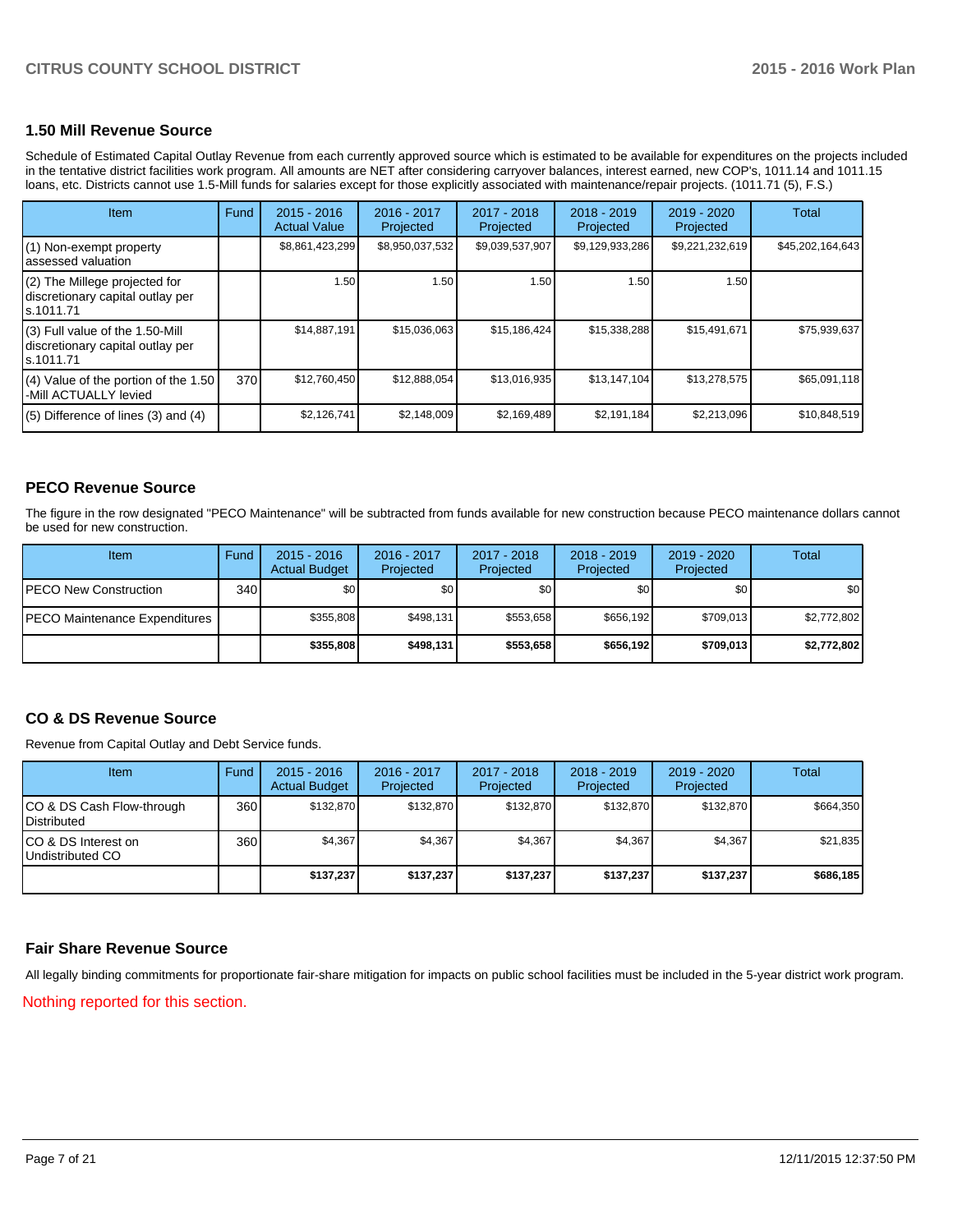#### **Sales Surtax Referendum**

Specific information about any referendum for a 1-cent or ½-cent surtax referendum during the previous year.

**Did the school district hold a surtax referendum during the past fiscal year 2014 - 2015?**

No

#### **Additional Revenue Source**

Any additional revenue sources

| Item                                                                                                                      | 2015 - 2016<br><b>Actual Value</b> | 2016 - 2017<br>Projected | 2017 - 2018<br>Projected | 2018 - 2019<br>Projected | 2019 - 2020<br>Projected | <b>Total</b> |
|---------------------------------------------------------------------------------------------------------------------------|------------------------------------|--------------------------|--------------------------|--------------------------|--------------------------|--------------|
| Proceeds from a s.1011.14/15 F.S. Loans                                                                                   | \$0                                | \$0                      | \$0                      | \$0                      | \$0                      | \$0          |
| District Bonds - Voted local bond<br>referendum proceeds per s.9, Art VII<br><b>State Constitution</b>                    | \$0                                | \$0                      | \$0                      | \$0                      | \$0                      | \$0          |
| Proceeds from Special Act Bonds                                                                                           | \$0                                | \$0                      | \$0                      | \$0                      | \$0                      | \$0          |
| Estimated Revenue from CO & DS Bond<br>Sale                                                                               | \$0                                | \$0                      | \$0                      | \$0                      | \$0                      | \$0          |
| Proceeds from Voted Capital<br>Improvements millage                                                                       | \$0                                | \$0                      | \$0                      | \$0                      | \$0                      | \$0          |
| Other Revenue for Other Capital Projects                                                                                  | \$0                                | \$0                      | \$0                      | \$0                      | \$0                      | \$0          |
| Proceeds from 1/2 cent sales surtax<br>authorized by school board                                                         | \$0                                | \$0                      | \$0                      | \$0                      | \$0                      | \$0          |
| Proceeds from local governmental<br>infrastructure sales surtax                                                           | \$0                                | \$0                      | \$0                      | \$0                      | \$0                      | \$0          |
| Proceeds from Certificates of<br>Participation (COP's) Sale                                                               | \$0                                | \$0                      | \$0                      | \$0                      | \$0                      | \$0          |
| Classrooms First Bond proceeds amount<br>authorized in FY 1997-98                                                         | \$0                                | \$0                      | \$0                      | \$0                      | \$0                      | \$0          |
| <b>Classrooms for Kids</b>                                                                                                | \$0                                | \$0                      | \$0                      | \$0                      | \$0                      | \$0          |
| <b>District Equity Recognition</b>                                                                                        | \$0                                | \$0                      | \$0                      | \$0                      | \$0                      | \$0          |
| <b>Federal Grants</b>                                                                                                     | \$0                                | \$0                      | \$0                      | \$0                      | \$0                      | \$0          |
| Proportionate share mitigation (actual<br>cash revenue only, not in kind donations)                                       | \$0                                | \$0                      | \$0                      | \$0                      | \$0                      | \$0          |
| Impact fees received                                                                                                      | \$113,900                          | \$50,000                 | \$50,000                 | \$55,000                 | \$50,000                 | \$318,900    |
| Private donations                                                                                                         | \$0                                | \$0                      | \$0                      | \$0                      | \$0                      | \$0          |
| Grants from local governments or not-for-<br>profit organizations                                                         | \$42,600                           | \$0                      | \$0                      | \$0                      | \$0                      | \$42,600     |
| Interest, Including Profit On Investment                                                                                  | \$100,000                          | \$100,000                | \$100,000                | \$100,000                | \$100,000                | \$500,000    |
| Revenue from Bonds pledging proceeds<br>from 1 cent or 1/2 cent Sales Surtax                                              | \$0                                | \$0                      | \$0                      | \$0                      | \$0                      | \$0          |
| <b>Total Fund Balance Carried Forward</b>                                                                                 | \$28,960,264                       | \$17,127,394             | \$11,127,180             | \$6,565,550              | \$2,221,884              | \$66,002,272 |
| General Capital Outlay Obligated Fund<br><b>Balance Carried Forward From Total</b><br><b>Fund Balance Carried Forward</b> | \$0                                | \$0                      | \$0                      | \$0                      | \$0                      | \$0          |
| Special Facilities Construction Account                                                                                   | \$0                                | \$0                      | \$0                      | \$0                      | \$0                      | \$0          |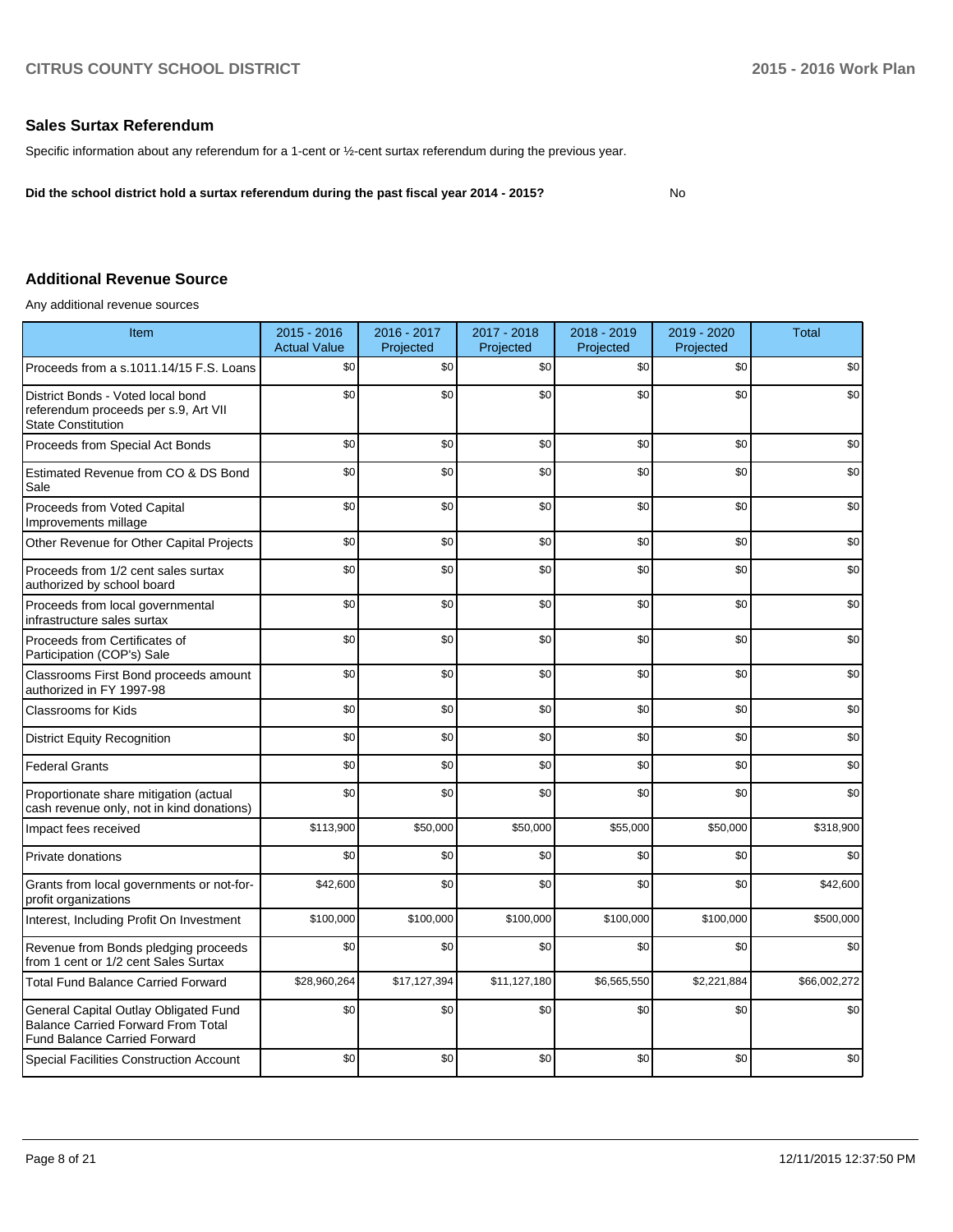| One Cent - 1/2 Cent Sales Surtax Debt<br><b>I Service From Total Fund Balance Carried I</b><br><b>IForward</b> | \$0          | \$0          | \$0          | \$0 <sub>0</sub> | \$0         | \$0 <sub>1</sub> |
|----------------------------------------------------------------------------------------------------------------|--------------|--------------|--------------|------------------|-------------|------------------|
| Capital Outlay Projects Funds Balance<br>ICarried Forward From Total Fund<br><b>Balance Carried Forward</b>    | \$0          | \$0          | \$0          | \$0 <sub>0</sub> | \$0         | \$0 <sub>1</sub> |
| Subtotal                                                                                                       | \$29.216.764 | \$17.277.394 | \$11.277.180 | \$6.720.550      | \$2.371.884 | \$66.863.772     |

# **Total Revenue Summary**

| <b>Item Name</b>                                           | $2015 - 2016$<br><b>Budget</b> | 2016 - 2017<br>Projected | $2017 - 2018$<br>Projected | $2018 - 2019$<br>Projected | $2019 - 2020$<br>Projected | <b>Five Year Total</b> |
|------------------------------------------------------------|--------------------------------|--------------------------|----------------------------|----------------------------|----------------------------|------------------------|
| Local 1.5 Mill Discretionary Capital Outlay<br>l Revenue   | \$12,760,450                   | \$12,888,054             | \$13,016,935               | \$13,147,104               | \$13,278,575               | \$65,091,118           |
| PECO and 1.5 Mill Maint and Other 1.5<br>Mill Expenditures | (S19, 155, 058)                | (S15.993.674)            | (S14, 838, 671)            | (S14, 476, 137)            | (\$11, 187, 066)           | (\$75,650,606)         |
| IPECO Maintenance Revenue                                  | \$355.808                      | \$498.131                | \$553.658                  | \$656.192                  | \$709.013                  | \$2,772,802            |
| Available 1.50 Mill for New<br><b>Construction</b>         | ( \$6,394,608)                 | $($ \$3,105,620)         | (\$1,821,736)              | (\$1,329,033)              | \$2,091,509                | (\$10,559,488)         |

| <b>Item Name</b>                      | $2015 - 2016$<br><b>Budget</b> | 2016 - 2017<br>Projected | 2017 - 2018<br>Projected | $2018 - 2019$<br>Projected | $2019 - 2020$<br>Projected | <b>Five Year Total</b> |
|---------------------------------------|--------------------------------|--------------------------|--------------------------|----------------------------|----------------------------|------------------------|
| ICO & DS Revenue                      | \$137,237                      | \$137,237                | \$137.237                | \$137,237                  | \$137,237                  | \$686,185              |
| <b>IPECO New Construction Revenue</b> | \$0 <sub>1</sub>               | \$0 <sub>1</sub>         | \$0                      | \$0 <sub>1</sub>           | \$0                        | \$0                    |
| <b>I</b> Other/Additional Revenue     | \$29,216,764                   | \$17,277,394             | \$11,277,180             | \$6,720,550                | \$2,371,884                | \$66,863,772           |
| <b>Total Additional Revenuel</b>      | \$29,354,001                   | \$17,414,631             | \$11,414,417             | \$6,857,787                | \$2,509,121                | \$67,549,957           |
| <b>Total Available Revenue</b>        | \$22,959,393                   | \$14,309,011             | \$9,592,681              | \$5,528,754                | \$4,600,630                | \$56,990,469           |

# **Project Schedules**

#### **Capacity Project Schedules**

A schedule of capital outlay projects necessary to ensure the availability of satisfactory classrooms for the projected student enrollment in K-12 programs.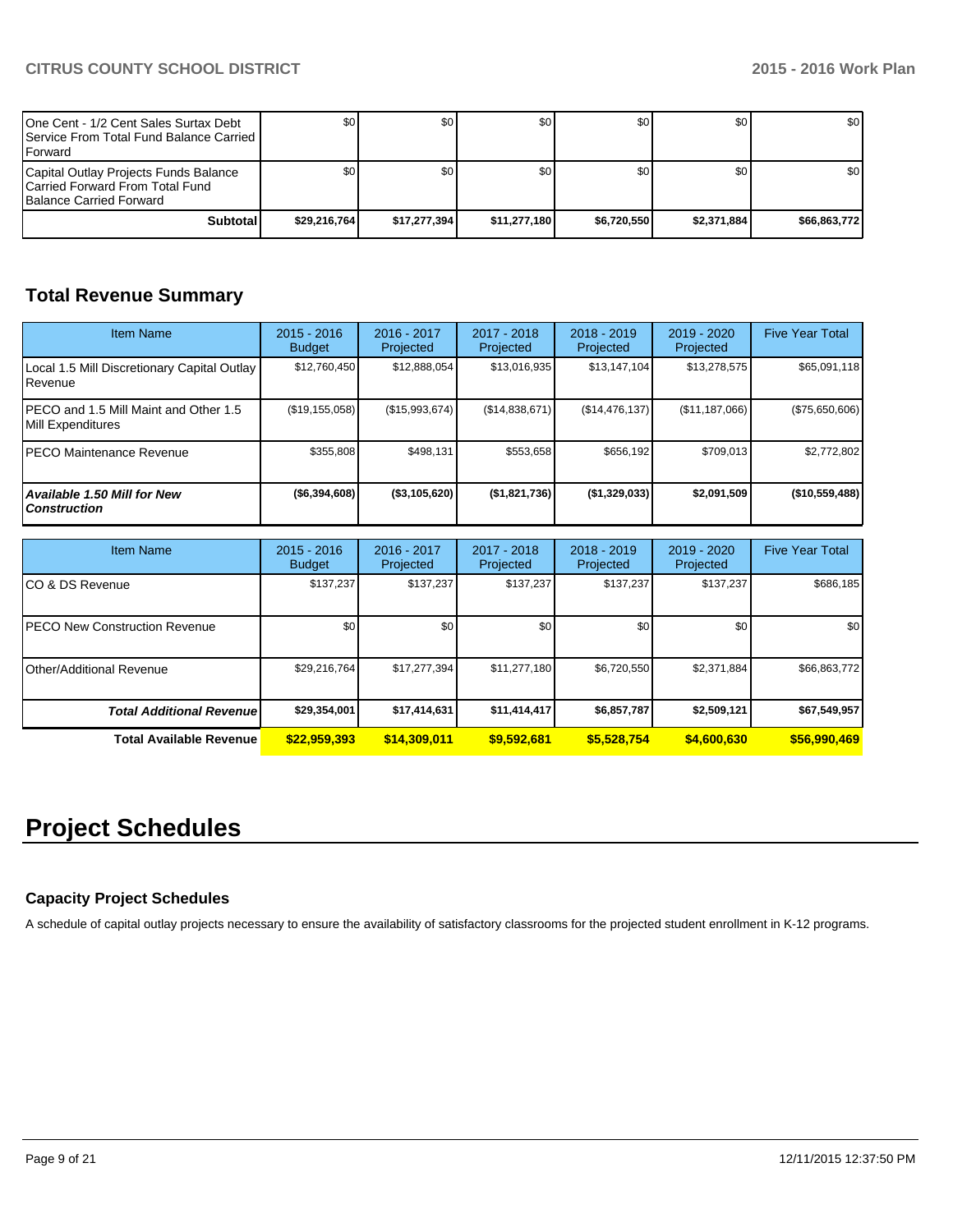Nothing reported for this section.

| <b>Planned Cost:</b>     |  |  |  |
|--------------------------|--|--|--|
| <b>Student Stations:</b> |  |  |  |
| <b>Total Classrooms:</b> |  |  |  |
| Gross Sq Ft:             |  |  |  |

## **Other Project Schedules**

Major renovations, remodeling, and additions of capital outlay projects that do not add capacity to schools.

| <b>Project Description</b>                               | Location                                          | 2015 - 2016<br><b>Actual Budget</b> | 2016 - 2017<br>Projected | 2017 - 2018<br>Projected | 2018 - 2019<br>Projected | 2019 - 2020<br>Projected | <b>Total</b>  | <b>Funded</b> |
|----------------------------------------------------------|---------------------------------------------------|-------------------------------------|--------------------------|--------------------------|--------------------------|--------------------------|---------------|---------------|
| Fire alarm upgrade                                       | LECANTO SENIOR HIGH                               | \$0                                 | \$0                      | \$0                      | \$0                      | \$816,499                | \$816,499 Yes |               |
| Partial reroofing bldg 1                                 | <b>WITHLACHOOCHEE</b><br><b>TECHNICAL COLLEGE</b> | \$0                                 | \$0                      | \$0                      | \$918,905                | \$0                      | \$918,905 Yes |               |
| Site testing and surveying for<br>new property purchases | Location not specified                            | \$50,000                            | \$50,000                 | \$50,000                 | \$55,000                 | \$50,000                 | \$255,000 Yes |               |
| Fire alarm upgrade                                       | <b>FOREST RIDGE</b><br><b>ELEMENTARY</b>          | \$0                                 | \$0                      | \$0                      | \$396,453                | \$0                      | \$396,453 Yes |               |
| Intercom upgrade                                         | <b>CITRUS SPRINGS</b><br><b>ELEMENTARY</b>        | \$0                                 | \$177,465                | \$0                      | \$0                      | \$0                      | \$177,465 Yes |               |
| Electrical upgrade                                       | LECANTO SENIOR HIGH                               | \$0                                 | \$405,475                | \$0                      | \$0                      | \$0                      | \$405,475 Yes |               |
| Intercom upgrade                                         | LECANTO SENIOR HIGH                               | \$0                                 | \$0                      | \$0                      | \$434,346                | \$0                      | \$434,346 Yes |               |
| Intercom upgrade                                         | <b>WITHLACHOOCHEE</b><br>TECHNICAL COLLEGE        | \$383,000                           | \$0                      | \$0                      | \$0                      | \$0                      | \$383,000 Yes |               |
| Fire alarm upgrade                                       | <b>INVERNESS PRIMARY</b>                          | \$305,000                           | \$0                      | \$0                      | \$0                      | \$0                      | \$305,000 Yes |               |
| Partial reroofing                                        | <b>DISTRICT SERVICES</b><br><b>CENTER</b>         | \$0                                 | \$200,000                | \$0                      | \$0                      | \$0                      | \$200,000 Yes |               |
| Intercom upgrade                                         | <b>HOMOSASSA</b><br><b>ELEMENTARY</b>             | \$0                                 | \$0                      | \$0                      | \$0                      | \$118,599                | \$118,599 Yes |               |
| <b>Consultant services</b>                               | Location not specified                            | \$175,000                           | \$25,000                 | \$25,000                 | \$25,000                 | \$25,000                 | \$275,000 Yes |               |
| Partial reroofing                                        | <b>FLORAL CITY</b><br><b>ELEMENTARY</b>           | \$0                                 | \$200,000                | \$0                      | \$0                      | \$0                      | \$200,000 Yes |               |
| Fire alarm upgarde                                       | <b>LECANTO PRIMARY</b>                            | \$0                                 | \$0                      | \$340,810                | \$0                      | \$0                      | \$340,810 Yes |               |
| Kitchen remodel/renovation                               | <b>INVERNESS MIDDLE</b>                           | \$189,000                           | \$0                      | \$0                      | \$0                      | \$0                      | \$189,000 Yes |               |
| Partial HVAC Upgrade                                     | LECANTO SENIOR HIGH                               | \$0                                 | \$587,095                | \$0                      | \$0                      | \$0                      | \$587,095 Yes |               |
| Fire alarm upgrade                                       | <b>HOMOSASSA</b><br><b>ELEMENTARY</b>             | \$226,000                           | \$0                      | \$0                      | \$0                      | \$0                      | \$226,000 Yes |               |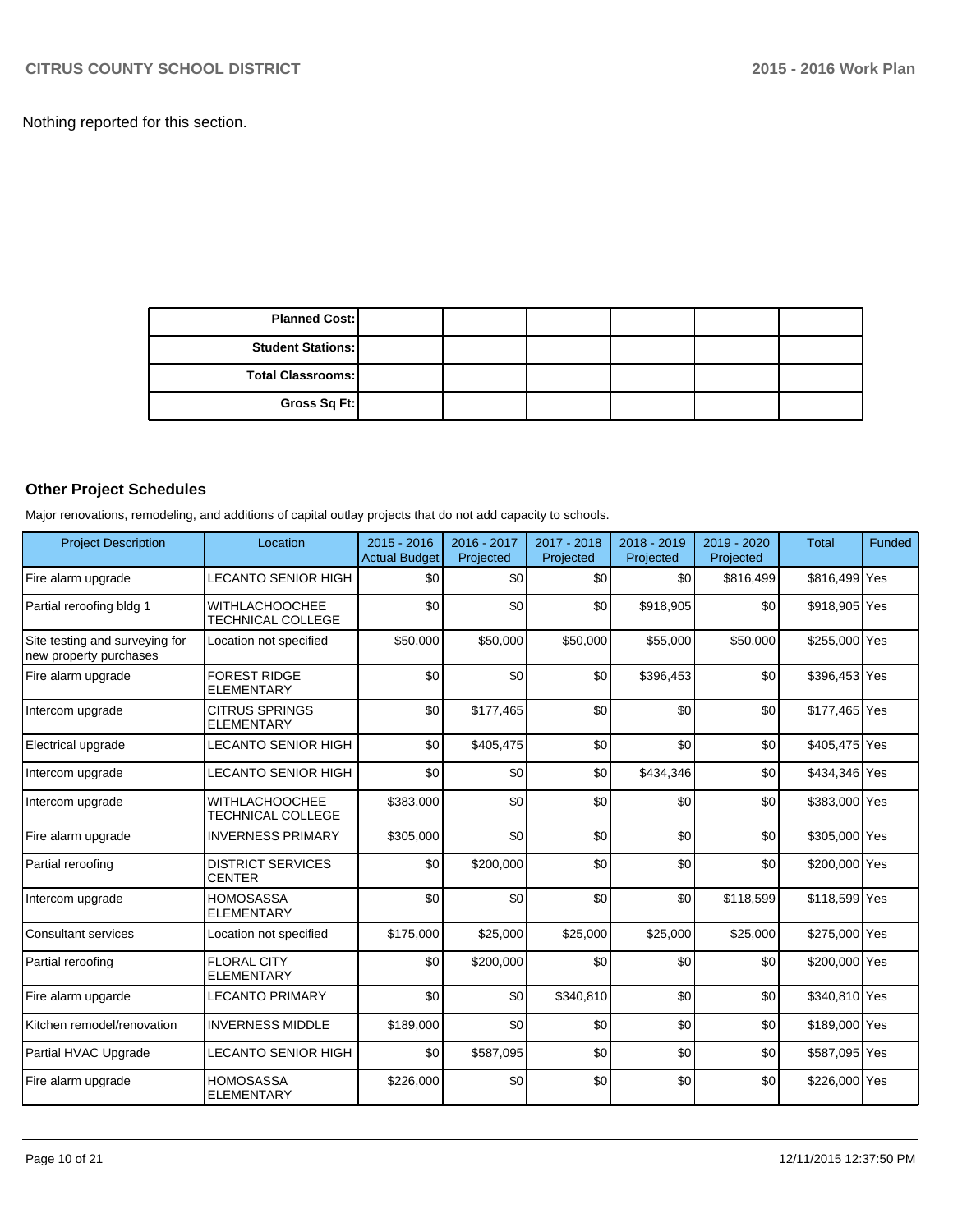### **CITRUS COUNTY SCHOOL DISTRICT 2015 - 2016 Work Plan**

| A/C system chiller replacement                      | WITHLACHOOCHEE<br><b>TECHNICAL COLLEGE</b>                             | \$253,800   | \$0       | \$0         | \$0         | \$0       | \$253,800 Yes   |  |
|-----------------------------------------------------|------------------------------------------------------------------------|-------------|-----------|-------------|-------------|-----------|-----------------|--|
| Sewer plant expansion 6,000<br>gpd to 15,000 gpd    | <b>FLORAL CITY</b><br>ELEMENTARY                                       | \$106,500   | \$0       | \$0         | \$0         | \$0       | \$106,500 Yes   |  |
| <b>HVAC Upgrade</b>                                 | <b>CITRUS RESOURCE</b><br>FOR EXCEPTIONAL<br><b>STUDENT TRANSITION</b> | \$114,500   | \$0       | \$0         | \$0         | \$0       | \$114,500 Yes   |  |
| Kitchen remodel/renovation                          | <b>INVERNESS PRIMARY</b>                                               | \$481,200   | \$0       | \$0         | \$0         | \$0       | \$481,200 Yes   |  |
| Partial reroofing                                   | <b>INVERNESS MIDDLE</b>                                                | \$0         | \$256,831 | \$0         | \$0         | \$0       | \$256,831 Yes   |  |
| <b>HVAC</b> upgrade                                 | LECANTO PRIMARY                                                        | \$0         | \$0       | \$673,871   | \$0         | \$0       | \$673,871 Yes   |  |
| Partial HVAC upgrade                                | <b>CITRUS SENIOR HIGH</b>                                              | \$0         | \$0       | \$0         | \$0         | \$208,398 | \$208,398 Yes   |  |
| Partial HVAC upgrade                                | <b>FLORAL CITY</b><br>ELEMENTARY                                       | \$0         | \$0       | \$0         | \$0         | \$150,000 | \$150,000 Yes   |  |
| Partial reroofing                                   | <b>LECANTO PRIMARY</b>                                                 | \$0         | \$0       | \$0         | \$0         | \$376,281 | \$376,281 Yes   |  |
| Partial HVAC upgrade                                | <b>INVERNESS MIDDLE</b>                                                | \$116,000   | \$0       | \$0         | \$0         | \$150,000 | \$266,000 Yes   |  |
| Partial HVAC upgrade                                | <b>CRYSTAL RIVER</b><br><b>MIDDLE</b>                                  | \$116,000   | \$0       | \$0         | \$0         | \$0       | \$116,000 Yes   |  |
| Kitchen remodel/renovation                          | <b>CRYSTAL RIVER</b><br>MIDDLE                                         | \$0         | \$0       | \$0         | \$159,955   | \$0       | \$159,955 Yes   |  |
| Kitchen remodel/renovation                          | <b>FLORAL CITY</b><br><b>ELEMENTARY</b>                                | \$0         | \$0       | \$157,500   | \$0         | \$0       | \$157,500 Yes   |  |
| <b>Brick Repair</b>                                 | <b>CITRUS SENIOR HIGH</b>                                              | \$0         | \$0       | \$181,253   | \$0         | \$0       | \$181,253 Yes   |  |
| Reroofing                                           | <b>CITRUS SPRINGS</b><br>ELEMENTARY                                    | \$1,200,000 | \$0       | \$0         | \$0         | \$0       | \$1,200,000 Yes |  |
| Partial reroofing                                   | <b>INVERNESS PRIMARY</b>                                               | \$0         | \$0       | \$0         | \$0         | \$350,000 | \$350,000 Yes   |  |
| Fire alarm upgrade                                  | <b>LECANTO MIDDLE</b>                                                  | \$0         | \$447,425 | \$0         | \$0         | \$0       | \$447,425 Yes   |  |
| Partial reroofing                                   | <b>CITRUS SPRINGS</b><br><b>MIDDLE</b>                                 | \$168,500   | \$0       | \$0         | \$0         | \$0       | \$168,500 Yes   |  |
| Kitchen renovation/remodel                          | <b>HERNANDO</b><br>ELEMENTARY                                          | \$0         | \$159,955 | \$0         | \$0         | \$0       | \$159,955 Yes   |  |
| HVAC upgrade                                        | <b>LECANTO MIDDLE</b>                                                  | \$0         | \$0       | \$0         | \$1,010,875 | \$0       | \$1,010,875 Yes |  |
| <b>Education Facilities Master</b><br>Plan Update   | <b>FLORAL CITY</b><br><b>ELEMENTARY</b>                                | \$100,000   | \$0       | \$0         | \$0         | \$0       | \$100,000 Yes   |  |
| Partial reroofing                                   | CITRUS SENIOR HIGH                                                     | \$0         | \$256,900 | \$0         | \$0         | \$0       | \$256,900 Yes   |  |
| Intercom upgrade                                    | <b>FLORAL CITY</b><br><b>ELEMENTARY</b>                                | \$118,000   | \$0       | \$0         | \$0         | \$0       | \$118,000 Yes   |  |
| Intercom upgrade                                    | <b>LECANTO MIDDLE</b>                                                  | \$0         | \$0       | \$241,369   | \$0         | \$0       | \$241,369 Yes   |  |
| Reroofing bldg 1                                    | LECANTO MIDDLE                                                         | \$0         | \$0       | \$1,131,518 | \$0         | \$0       | \$1,131,518 Yes |  |
| HVAC upgrade                                        | <b>CITRUS SPRINGS</b><br><b>MIDDLE</b>                                 | \$525,500   | \$0       | \$0         | \$0         | \$0       | \$525,500 Yes   |  |
| Contingency                                         | Location not specified                                                 | \$324,000   | \$165,685 | \$225,810   | \$306,336   | \$276,542 | \$1,298,373 Yes |  |
| Additional lanes at YMCA pool<br>Norvell Bryant Hwy | Location not specified                                                 | \$325,000   | \$0       | \$0         | \$0         | \$0       | \$325,000 Yes   |  |
| Lecanto, FL 34461                                   |                                                                        |             |           |             |             |           |                 |  |
| Upgrade of Countywide radio<br>system               | Location not specified                                                 | \$305,000   | \$0       | \$0         | \$0         | \$0       | \$305,000 Yes   |  |
| Replace bus lifts                                   | <b>BUS GARAGE</b>                                                      | \$250,000   | \$250,000 | \$0         | \$0         | \$0       | \$500,000 Yes   |  |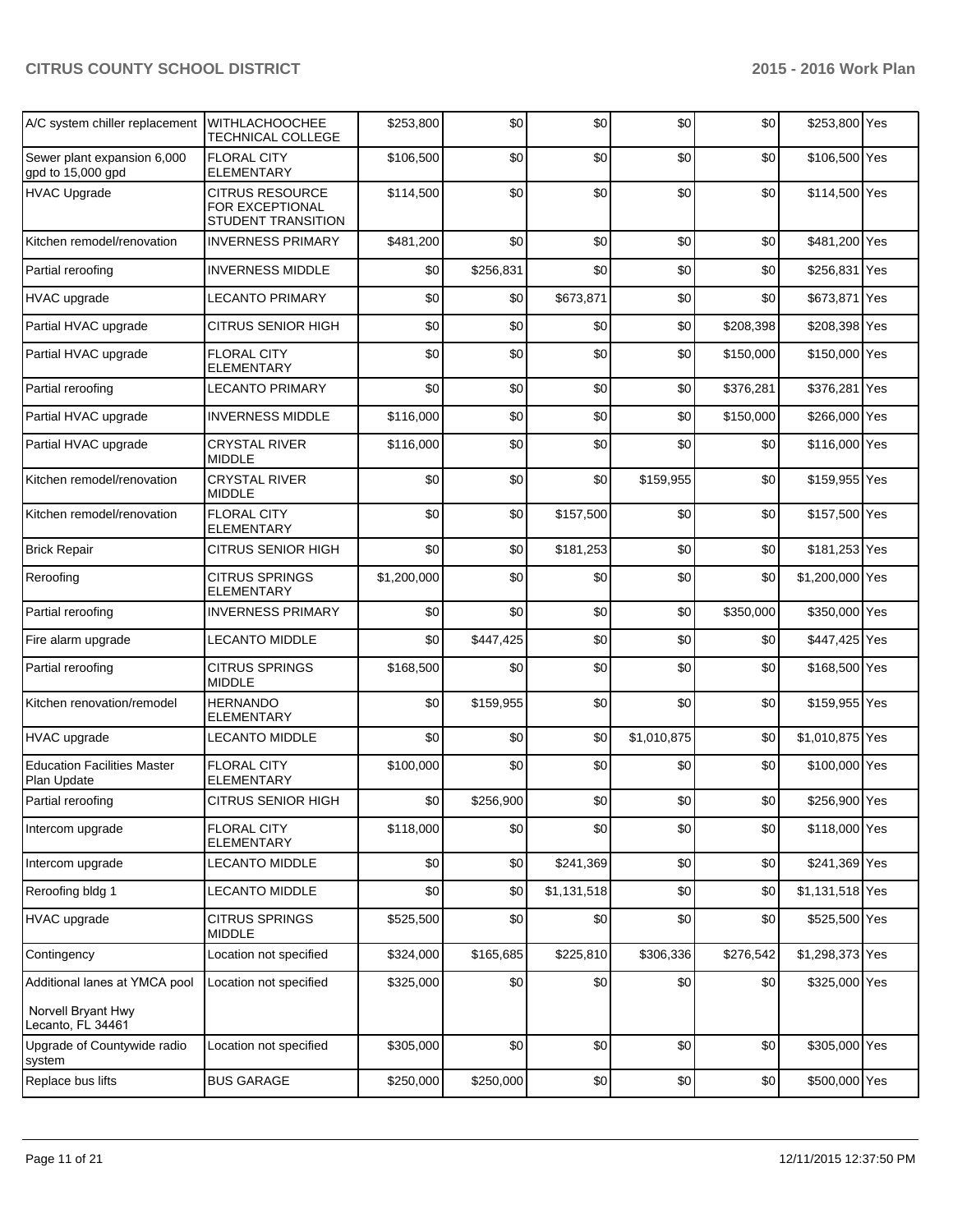| Savings for future project | Location not specified | \$17,127,393 | \$11.127.180 l | \$6.565.550 | \$2,221,884 | \$2.079.311 | \$39.121.318 Yes |  |
|----------------------------|------------------------|--------------|----------------|-------------|-------------|-------------|------------------|--|
|                            |                        | \$22.959.393 | \$14,309,011   | \$9,592,681 | \$5,528,754 | \$4,600,630 | \$56,990,469     |  |

#### **Additional Project Schedules**

Any projects that are not identified in the last approved educational plant survey.

Nothing reported for this section.

#### **Non Funded Growth Management Project Schedules**

Schedule indicating which projects, due to planned development, that CANNOT be funded from current revenues projected over the next five years.

Nothing reported for this section.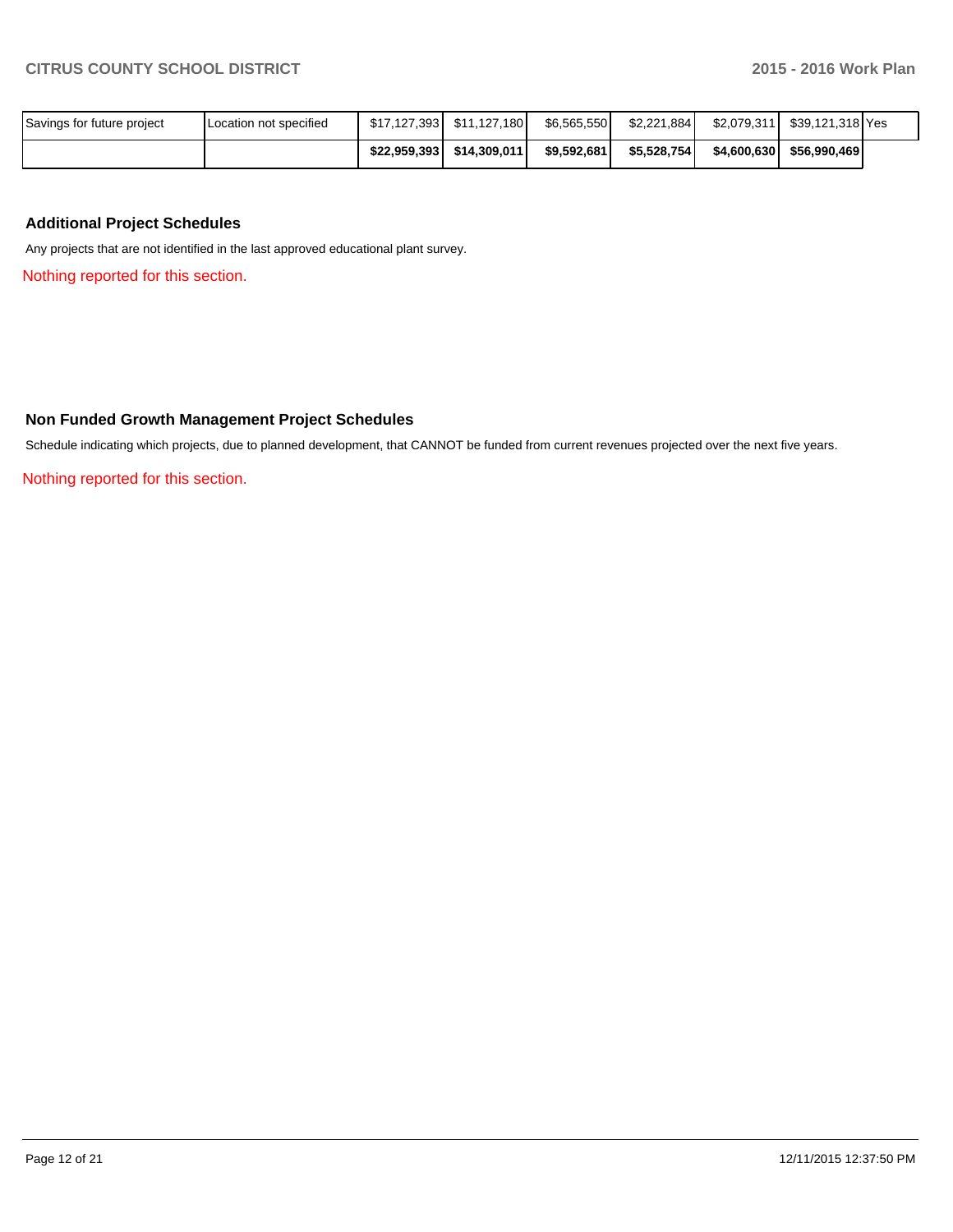# **Tracking**

## **Capacity Tracking**

| Location                                                               | $2015 -$<br>2016 Satis.<br>Stu. Sta. | Actual<br>$2015 -$<br>2016 FISH<br>Capacity | Actual<br>$2014 -$<br>2015<br><b>COFTE</b> | # Class<br>Rooms | Actual<br>Average<br>$2015 -$<br>2016 Class<br><b>Size</b> | Actual<br>$2015 -$<br>2016<br><b>Utilization</b> | <b>New</b><br>Stu.<br>Capacity | <b>New</b><br>Rooms to<br>be<br>Added/Re<br>moved | Projected<br>$2019 -$<br>2020<br><b>COFTE</b> | Projected<br>$2019 -$<br>2020<br><b>Utilization</b> | Projected<br>$2019 -$<br>2020 Class<br><b>Size</b> |
|------------------------------------------------------------------------|--------------------------------------|---------------------------------------------|--------------------------------------------|------------------|------------------------------------------------------------|--------------------------------------------------|--------------------------------|---------------------------------------------------|-----------------------------------------------|-----------------------------------------------------|----------------------------------------------------|
| PLEASANT GROVE<br><b>ELEMENTARY</b>                                    | 757                                  | 757                                         | 716                                        | 40               | 18                                                         | 95.00 %                                          | $\Omega$                       | $\Omega$                                          | 709                                           | 94.00%                                              | 18                                                 |
| <b>CITRUS SENIOR HIGH</b>                                              | 1,833                                | 1,741                                       | 1,398                                      | 75               | 19                                                         | 80.00 %                                          | $\Omega$                       | $\Omega$                                          | 1,387                                         | 80.00%                                              | 18                                                 |
| <b>INVERNESS PRIMARY</b>                                               | 766                                  | 766                                         | 644                                        | 41               | 16                                                         | 84.00%                                           | 0                              | $\Omega$                                          | 620                                           | 81.00%                                              | 15                                                 |
| <b>INVERNESS MIDDLE</b>                                                | 1,481                                | 1,332                                       | 1,006                                      | 63               | 16                                                         | 76.00 %                                          | $\Omega$                       | $\overline{0}$                                    | 943                                           | 71.00 %                                             | 15                                                 |
| <b>FLORAL CITY</b><br><b>ELEMENTARY</b>                                | 497                                  | 497                                         | 309                                        | 26               | 12                                                         | 62.00%                                           | 0                              | $\overline{0}$                                    | 311                                           | 63.00%                                              | 12                                                 |
| <b>HOMOSASSA</b><br><b>ELEMENTARY</b>                                  | 412                                  | 412                                         | 292                                        | 22               | 13                                                         | 71.00 %                                          | 0                              | $\overline{0}$                                    | 300                                           | 73.00 %                                             | 14                                                 |
| <b>CRYSTAL RIVER</b><br><b>MIDDLE</b>                                  | 1,329                                | 1,196                                       | 757                                        | 57               | 13                                                         | 63.00 %                                          | $\Omega$                       | $\overline{0}$                                    | 706                                           | 59.00 %                                             | 12                                                 |
| <b>CRYSTAL RIVER</b><br><b>PRIMARY</b>                                 | 651                                  | 651                                         | 561                                        | 35               | 16                                                         | 86.00 %                                          | $\Omega$                       | $\mathbf 0$                                       | 542                                           | 83.00 %                                             | 15                                                 |
| <b>CRYSTAL RIVER</b><br><b>SENIOR HIGH</b>                             | 1,530                                | 1,453                                       | 1,319                                      | 65               | 20                                                         | 91.00%                                           | $\overline{0}$                 | $\Omega$                                          | 1,294                                         | 89.00 %                                             | 20                                                 |
| <b>WITHLACHOOCHEE</b><br>TECHNICAL COLLEGE                             | 663                                  | 795                                         | 35                                         | 39               | $\mathbf{1}$                                               | 4.00 %                                           | $\Omega$                       | $\mathbf 0$                                       | 246                                           | 31.00%                                              | 6                                                  |
| <b>LECANTO PRIMARY</b>                                                 | 862                                  | 862                                         | 748                                        | 46               | 16                                                         | 87.00 %                                          | $\overline{0}$                 | $\overline{0}$                                    | 721                                           | 84.00%                                              | 16                                                 |
| <b>LECANTO MIDDLE</b>                                                  | 956                                  | 860                                         | 706                                        | 40               | 18                                                         | 82.00%                                           | $\Omega$                       | $\Omega$                                          | 668                                           | 78.00 %                                             | 17                                                 |
| <b>LECANTO SENIOR HIGH</b>                                             | 1,825                                | 1,733                                       | 1,488                                      | 75               | 20                                                         | 86.00 %                                          | $\Omega$                       | $\overline{0}$                                    | 1.447                                         | 83.00 %                                             | 19                                                 |
| <b>HERNANDO</b><br><b>ELEMENTARY</b>                                   | 754                                  | 754                                         | 660                                        | 39               | 17                                                         | 87.00 %                                          | $\Omega$                       | $\overline{0}$                                    | 640                                           | 85.00 %                                             | 16                                                 |
| <b>CITRUS SPRINGS</b><br><b>ELEMENTARY</b>                             | 810                                  | 810                                         | 716                                        | 44               | 16                                                         | 88.00 %                                          | $\Omega$                       | $\overline{0}$                                    | 692                                           | 85.00 %                                             | 16                                                 |
| <b>ROCK CRUSHER</b><br><b>ELEMENTARY</b>                               | 699                                  | 699                                         | 583                                        | 37               | 16                                                         | 83.00 %                                          | $\Omega$                       | $\overline{0}$                                    | 580                                           | 83.00 %                                             | 16                                                 |
| <b>CITRUS SPRINGS</b><br><b>MIDDLE</b>                                 | 964                                  | 867                                         | 791                                        | 42               | 19                                                         | 91.00 %                                          | $\Omega$                       | $\Omega$                                          | 761                                           | 88.00%                                              | 18                                                 |
| <b>CITRUS RESOURCE</b><br>FOR EXCEPTIONAL<br><b>STUDENT TRANSITION</b> | 304                                  | 304                                         | 122                                        | 25               | 5                                                          | 40.00 %                                          | $\Omega$                       | $\Omega$                                          | 121                                           | 40.00%                                              | $\mathbf 5$                                        |
| <b>FOREST RIDGE</b><br><b>ELEMENTARY</b>                               | 759                                  | 759                                         | 695                                        | 41               | 17                                                         | 92.00 %                                          | $\Omega$                       | $\overline{0}$                                    | 682                                           | 90.00 %                                             | 17                                                 |
| <b>RENAISSANCE CENTER</b>                                              | 266                                  | 266                                         | 115                                        | 15               | 8                                                          | 43.00 %                                          | $\Omega$                       | $\Omega$                                          | 119                                           | 45.00 %                                             | 8                                                  |
| <b>CENTRAL RIDGE</b><br><b>ELEMENTARY SCHOOL</b>                       | 810                                  | 810                                         | 745                                        | 44               | 17                                                         | 92.00 %                                          | $\Omega$                       | $\Omega$                                          | 728                                           | 90.00%                                              | 17                                                 |
|                                                                        | 18,928                               | 18,324                                      | 14,403                                     | 911              | 16                                                         | 78.60%                                           | $\bf{0}$                       | $\mathbf 0$                                       | 14,217                                        | 77.59 %                                             | 16                                                 |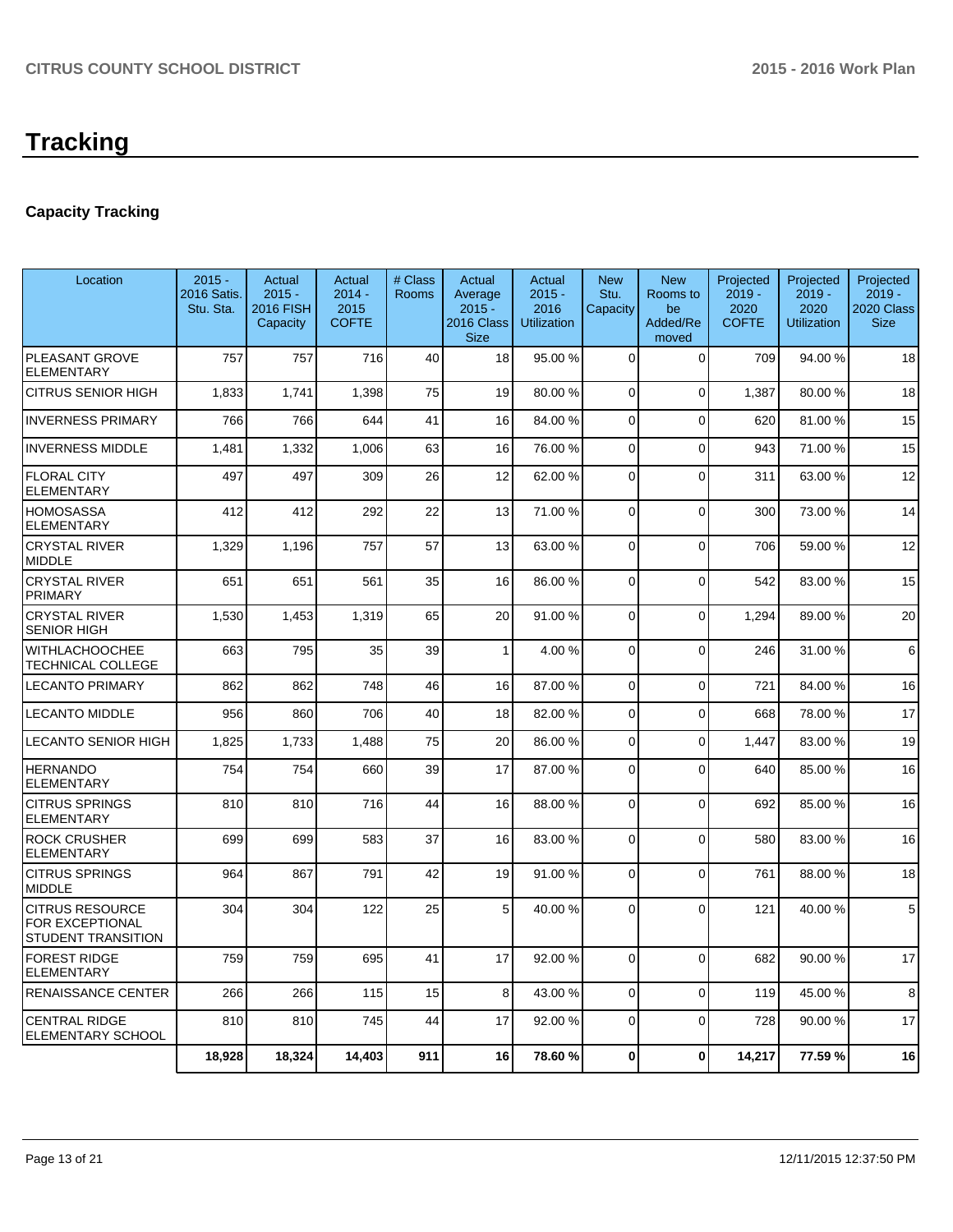The COFTE Projected Total (14,217) for 2019 - 2020 must match the Official Forecasted COFTE Total (14,217 ) for 2019 - 2020 before this section can be completed. In the event that the COFTE Projected Total does not match the Official forecasted COFTE, then the Balanced Projected COFTE Table should be used to balance COFTE.

| Projected COFTE for 2019 - 2020 |  |  |  |  |  |
|---------------------------------|--|--|--|--|--|
| 4,324                           |  |  |  |  |  |
| 5,529                           |  |  |  |  |  |
| 4,364                           |  |  |  |  |  |
| 14,217                          |  |  |  |  |  |
|                                 |  |  |  |  |  |

| <b>Grade Level Type</b> | <b>Balanced Projected</b><br>COFTE for 2019 - 2020 |
|-------------------------|----------------------------------------------------|
| Elementary (PK-3)       |                                                    |
| Middle $(4-8)$          |                                                    |
| High (9-12)             |                                                    |
|                         | 14,217                                             |

#### **Relocatable Replacement**

Number of relocatable classrooms clearly identified and scheduled for replacement in the school board adopted financially feasible 5-year district work program.

| Location                                 | $2015 - 2016$ | 2016 - 2017 | 2017 - 2018 | $2018 - 2019$ | 2019 - 2020 | Year 5 Total |
|------------------------------------------|---------------|-------------|-------------|---------------|-------------|--------------|
| <b>Total Relocatable Replacements: I</b> |               |             | 0           |               |             |              |

#### **Charter Schools Tracking**

Information regarding the use of charter schools.

| Location-Type                                                    | # Relocatable<br>units or<br>permanent<br>classrooms | Owner       | Year Started or I<br>Scheduled | Student<br><b>Stations</b> | <b>Students</b><br>Enrolled | Years in<br>Contract | <b>Total Charter</b><br><b>Students</b><br>projected for<br>2019 - 2020 |
|------------------------------------------------------------------|------------------------------------------------------|-------------|--------------------------------|----------------------------|-----------------------------|----------------------|-------------------------------------------------------------------------|
| Crystal River - HS - Academy of<br><b>IEnvironmental Science</b> |                                                      | 6 MUNICIPAL | 1999                           | 108                        | 98                          | 15 <sup>1</sup>      | 108                                                                     |
| Lecanto - HS - MicroSchool                                       |                                                      | 4 PRIVATE   | 2015                           | 300                        | 105                         | 5                    | 150                                                                     |
|                                                                  | 10 I                                                 |             |                                | 408                        | 203                         |                      | 258                                                                     |

#### **Special Purpose Classrooms Tracking**

The number of classrooms that will be used for certain special purposes in the current year, by facility and type of classroom, that the district will, 1), not use for educational purposes, and 2), the co-teaching classrooms that are not open plan classrooms and will be used for educational purposes.

| School                               | <b>School Type</b> | # of Elementary<br>K-3 Classrooms | # of Middle 4-8<br><b>Classrooms</b> | # of High $9-12$<br><b>Classrooms</b> | # of $ESE$<br><b>Classrooms</b> | # of Combo<br><b>Classrooms</b> | <b>Total</b><br><b>Classrooms</b> |
|--------------------------------------|--------------------|-----------------------------------|--------------------------------------|---------------------------------------|---------------------------------|---------------------------------|-----------------------------------|
| ICRYSTAL RIVER PRIMARY               | Educational        |                                   |                                      |                                       |                                 |                                 |                                   |
| <b>ILECANTO MIDDLE</b>               | Educational        |                                   |                                      |                                       |                                 |                                 | 3                                 |
| IROCK CRUSHER ELEMENTARY             | Educational        |                                   |                                      |                                       |                                 |                                 | 4                                 |
| <b>IFOREST RIDGE ELEMENTARY</b>      | Educational        |                                   |                                      |                                       |                                 |                                 | 5                                 |
| ICENTRAL RIDGE ELEMENTARY<br>ISCHOOL | Educational        |                                   |                                      |                                       |                                 |                                 | 5                                 |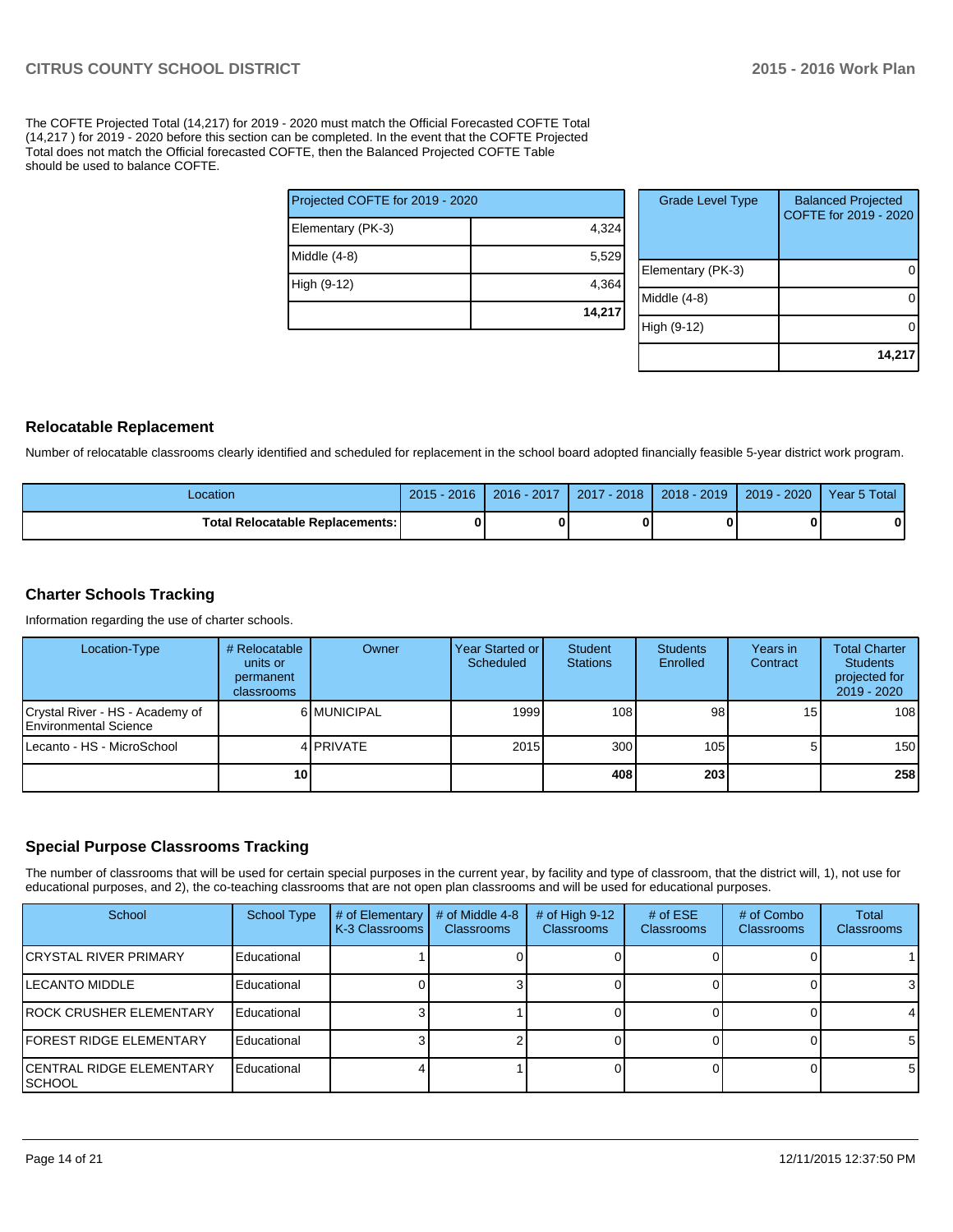#### **CITRUS COUNTY SCHOOL DISTRICT 2015 - 2016 Work Plan**

| <b>IPLEASANT GROVE ELEMENTARY Educational</b> |             |  |  |                 |
|-----------------------------------------------|-------------|--|--|-----------------|
| ICITRUS SENIOR HIGH                           | Educational |  |  |                 |
| IINVERNESS PRIMARY                            | Educational |  |  |                 |
| <b>Total Educational Classrooms: I</b>        |             |  |  | 37 <sub>l</sub> |

| School                                     | <b>School Type</b> | # of Elementary<br>K-3 Classrooms | # of Middle 4-8<br><b>Classrooms</b> | # of High 9-12<br><b>Classrooms</b> | # of $ESE$<br><b>Classrooms</b> | # of Combo<br><b>Classrooms</b> | Total<br><b>Classrooms</b> |
|--------------------------------------------|--------------------|-----------------------------------|--------------------------------------|-------------------------------------|---------------------------------|---------------------------------|----------------------------|
| <b>CRYSTAL RIVER PRIMARY</b>               | Co-Teaching        |                                   |                                      |                                     |                                 |                                 |                            |
| <b>LECANTO PRIMARY</b>                     | Co-Teaching        |                                   |                                      |                                     | 0                               |                                 |                            |
| <b>HERNANDO ELEMENTARY</b>                 | Co-Teaching        |                                   |                                      |                                     | $\Omega$                        |                                 | 5                          |
| ICITRUS SPRINGS ELEMENTARY                 | Co-Teaching        |                                   |                                      |                                     | 0                               | 0                               | 2                          |
| ROCK CRUSHER ELEMENTARY                    | Co-Teaching        |                                   |                                      | 0                                   | 0                               | 0                               | 5                          |
| <b>CENTRAL RIDGE ELEMENTARY</b><br>ISCHOOL | Co-Teaching        |                                   | 3                                    |                                     | 0                               | 0                               | 5                          |
| PLEASANT GROVE ELEMENTARY Co-Teaching      |                    |                                   |                                      | <sup>0</sup>                        | $\Omega$                        | 0                               |                            |
| ICITRUS SENIOR HIGH                        | Co-Teaching        |                                   | ი                                    | 25                                  | $\Omega$                        | 0                               | 25                         |
| <b>INVERNESS MIDDLE</b>                    | Co-Teaching        |                                   | 5                                    | <sup>0</sup>                        | $\Omega$                        | 0                               | 5                          |
| IHOMOSASSA ELEMENTARY                      | Co-Teaching        |                                   | 2                                    | 0                                   | $\Omega$                        | 0                               | $\overline{2}$             |
| <b>Total Co-Teaching Classrooms:</b>       |                    |                                   | 19                                   | 25                                  | 0                               | 0                               | 53                         |

#### **Infrastructure Tracking**

**Necessary offsite infrastructure requirements resulting from expansions or new schools. This section should include infrastructure information related to capacity project schedules and other project schedules (Section 4).**

Not Specified

**Proposed location of planned facilities, whether those locations are consistent with the comprehensive plans of all affected local governments, and recommendations for infrastructure and other improvements to land adjacent to existing facilities. Provisions of 1013.33(12), (13) and (14) and 1013.36 must be addressed for new facilities planned within the 1st three years of the plan (Section 5).**

Waste Water Treatment Plant (WWTP) expansion at Floral City Elementary to support future expansion.

This is a partnership with County Utilities as it will also provide capacity to the County Service Area in the interim period when it is not needed by the school.

**Consistent with Comp Plan?** Yes

#### **Net New Classrooms**

The number of classrooms, by grade level and type of construction, that were added during the last fiscal year.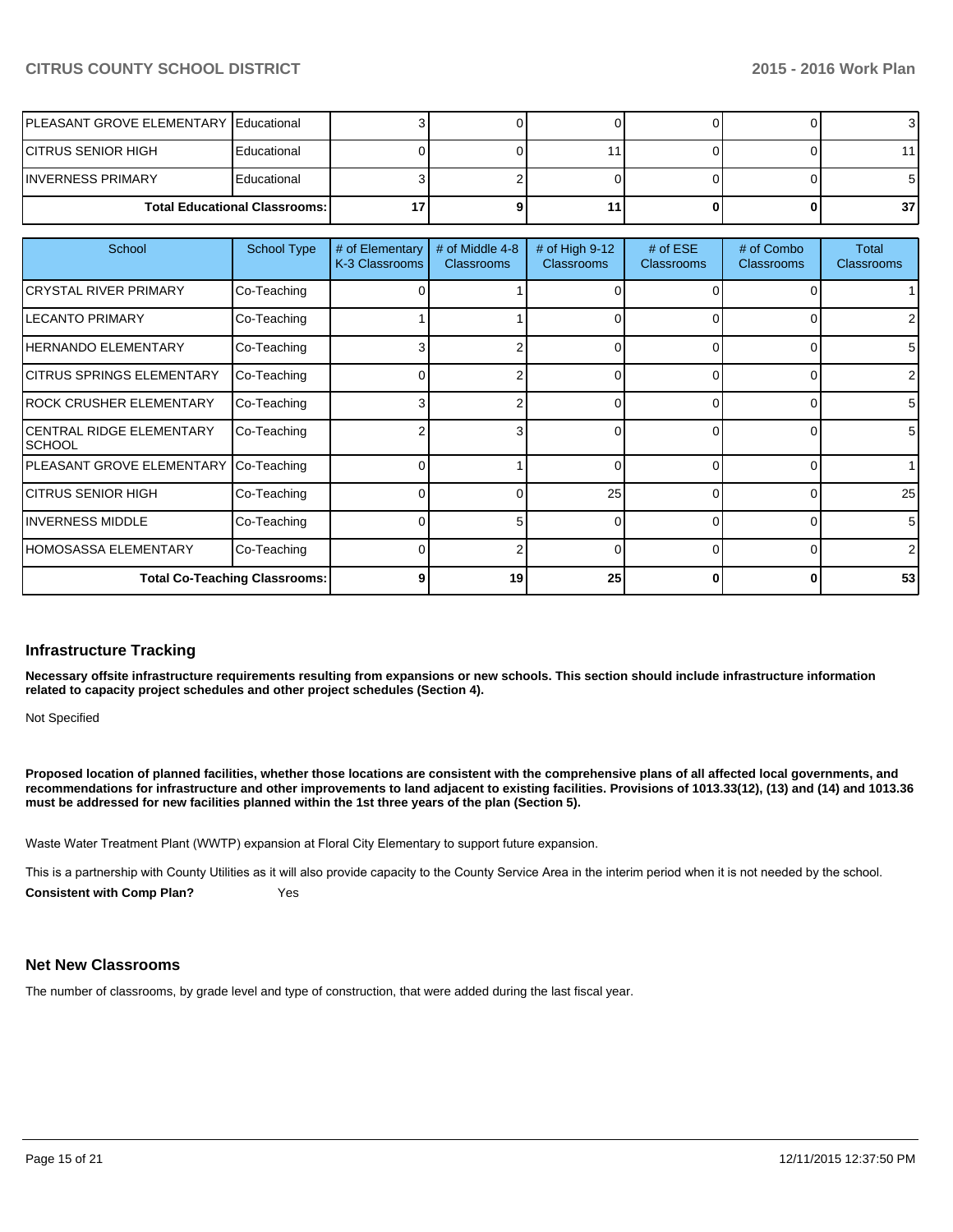| List the net new classrooms added in the 2014 - 2015 fiscal year.                                                                                       |                               |                            |                                |                        | Ivear.                       |                                                                        | List the net new classrooms to be added in the 2015 - 2016 fiscal |                        |
|---------------------------------------------------------------------------------------------------------------------------------------------------------|-------------------------------|----------------------------|--------------------------------|------------------------|------------------------------|------------------------------------------------------------------------|-------------------------------------------------------------------|------------------------|
| "Classrooms" is defined as capacity carrying classrooms that are added to increase<br>capacity to enable the district to meet the Class Size Amendment. |                               |                            |                                |                        |                              | Totals for fiscal year 2015 - 2016 should match totals in Section 15A. |                                                                   |                        |
| Location                                                                                                                                                | $2014 - 2015 \#$<br>Permanent | $2014 - 2015$ #<br>Modular | $2014 - 2015$ #<br>Relocatable | $2014 - 2015$<br>Total | $2015 - 2016$ #<br>Permanent | $2015 - 2016$ #<br>Modular                                             | $2015 - 2016$ #<br>Relocatable                                    | $2015 - 2016$<br>Total |
| Elementary (PK-3)                                                                                                                                       |                               |                            |                                |                        |                              |                                                                        |                                                                   |                        |
| Middle $(4-8)$                                                                                                                                          |                               |                            |                                |                        |                              |                                                                        |                                                                   |                        |
| High (9-12)                                                                                                                                             |                               |                            |                                |                        |                              |                                                                        |                                                                   | ΩI                     |
|                                                                                                                                                         |                               |                            |                                |                        |                              |                                                                        |                                                                   |                        |

#### **Relocatable Student Stations**

Number of students that will be educated in relocatable units, by school, in the current year, and the projected number of students for each of the years in the workplan.

| <b>Site</b>                                                          | $2015 - 2016$ | 2016 - 2017 | 2017 - 2018 | 2018 - 2019  | 2019 - 2020    | 5 Year Average |
|----------------------------------------------------------------------|---------------|-------------|-------------|--------------|----------------|----------------|
| ICRYSTAL RIVER PRIMARY                                               | 0             | $\Omega$    |             | 0            | $\Omega$       | $\overline{0}$ |
| ICRYSTAL RIVER SENIOR HIGH                                           | ∩             | $\Omega$    |             | ∩            | 0              | $\overline{0}$ |
| IWITHLACHOOCHEE TECHNICAL COLLEGE                                    | 0             | o           |             | $\Omega$     | $\Omega$       | $\overline{0}$ |
| LECANTO PRIMARY                                                      | 0             | $\Omega$    | $\Omega$    | $\Omega$     | 0              | $\overline{0}$ |
| <b>LECANTO MIDDLE</b>                                                | 0             | $\Omega$    | $\Omega$    | $\Omega$     | $\Omega$       | $\overline{0}$ |
| LECANTO SENIOR HIGH                                                  | 0             | 0           | 0           | $\Omega$     | $\overline{0}$ | $\overline{0}$ |
| HERNANDO ELEMENTARY                                                  | $\Omega$      | $\Omega$    | $\Omega$    | $\Omega$     | $\Omega$       | $\Omega$       |
| ICITRUS SPRINGS ELEMENTARY                                           | 54            | 54          | $\Omega$    | $\Omega$     | $\overline{0}$ | 22             |
| <b>IROCK CRUSHER ELEMENTARY</b>                                      | $\Omega$      | $\mathbf 0$ | 0           | $\Omega$     | $\overline{0}$ | $\overline{0}$ |
| <b>CITRUS SPRINGS MIDDLE</b>                                         | $\Omega$      | $\Omega$    | $\Omega$    | $\Omega$     | $\Omega$       | $\overline{0}$ |
| <b>ICITRUS RESOURCE FOR EXCEPTIONAL</b><br><b>STUDENT TRANSITION</b> | 0             | $\Omega$    | $\Omega$    | $\Omega$     | $\Omega$       | $\mathbf 0$    |
| FOREST RIDGE ELEMENTARY                                              | $\Omega$      | $\mathbf 0$ | $\Omega$    | $\Omega$     | $\overline{0}$ | $\overline{0}$ |
| <b>RENAISSANCE CENTER</b>                                            | 0             | $\Omega$    | 0           | $\Omega$     | $\overline{0}$ | $\overline{0}$ |
| CENTRAL RIDGE ELEMENTARY SCHOOL                                      | $\Omega$      | $\Omega$    | $\Omega$    | $\Omega$     | $\Omega$       | $\overline{0}$ |
| PLEASANT GROVE ELEMENTARY                                            | 22            | 22          | 22          | 22           | 22             | 22             |
| <b>CITRUS SENIOR HIGH</b>                                            | 0             | $\mathbf 0$ | 0           | 0            | $\overline{0}$ | $\mathbf 0$    |
| <b>INVERNESS PRIMARY</b>                                             | 0             | $\Omega$    | $\Omega$    | $\Omega$     | $\Omega$       | $\overline{0}$ |
| <b>INVERNESS MIDDLE</b>                                              | 0             | $\Omega$    | $\Omega$    | $\Omega$     | $\Omega$       | $\overline{0}$ |
| <b>FLORAL CITY ELEMENTARY</b>                                        | 79            | 79          | 79          | 79           | 79             | 79             |
| HOMOSASSA ELEMENTARY                                                 | <sup>0</sup>  | $\Omega$    | ∩           | <sup>0</sup> | $\Omega$       | $\mathbf 0$    |
| <b>CRYSTAL RIVER MIDDLE</b>                                          | 0             | 0           | 0           | $\Omega$     | $\Omega$       | $\overline{0}$ |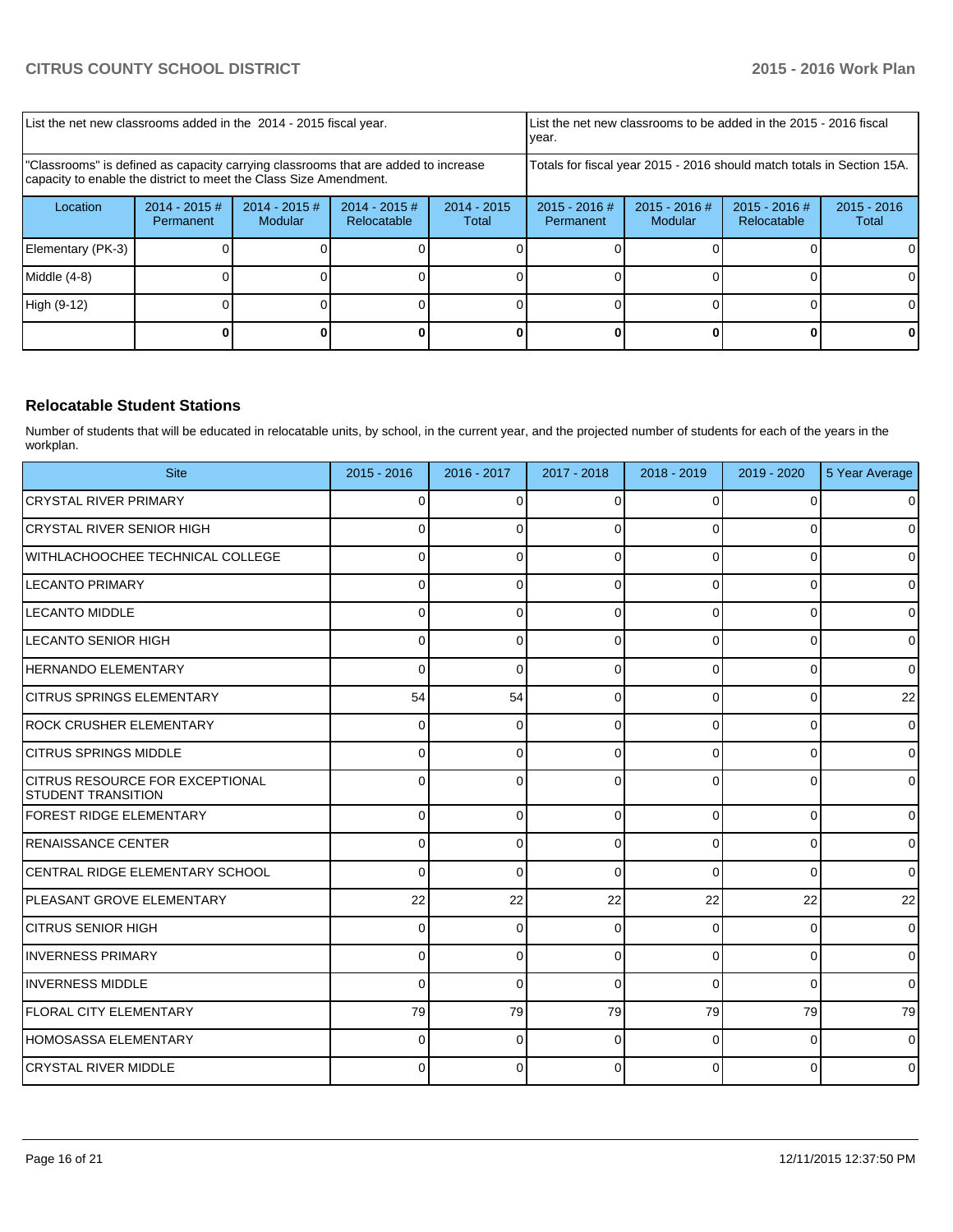### **CITRUS COUNTY SCHOOL DISTRICT 2015 - 2016 Work Plan**

| Totals for CITRUS COUNTY SCHOOL DISTRICT                              |       |       |        |        |        |        |
|-----------------------------------------------------------------------|-------|-------|--------|--------|--------|--------|
| Total students in relocatables by year.                               | 155   | 155 l | 101.   | 101    | 101 l  | 123    |
| 14,376<br>14,367<br>Total number of COFTE students projected by year. |       |       | 14,297 | 14,255 | 14,217 | 14,302 |
| Percent in relocatables by year.                                      | 1 % I | %     | $1\%$  | 1 % I  | 1%     | 1 %    |

## **Leased Facilities Tracking**

Exising leased facilities and plans for the acquisition of leased facilities, including the number of classrooms and student stations, as reported in the educational plant survey, that are planned in that location at the end of the five year workplan.

| Location                                                     | # of Leased<br>Classrooms 2015 -<br>2016 | <b>FISH Student</b><br><b>Stations</b> | Owner                | # of Leased<br>Classrooms 2019 -<br>2020 | <b>FISH Student</b><br><b>Stations</b> |
|--------------------------------------------------------------|------------------------------------------|----------------------------------------|----------------------|------------------------------------------|----------------------------------------|
| ICITRUS SPRINGS ELEMENTARY                                   |                                          |                                        | 54 M Space           | 3                                        | 54                                     |
| <b>IFLORAL CITY ELEMENTARY</b>                               | 5                                        |                                        | 79 William Scottsman | 5                                        | 79                                     |
| <b>IPLEASANT GROVE ELEMENTARY</b>                            | $\Omega$                                 |                                        |                      | $\Omega$                                 | $\Omega$                               |
| ÍCITRUS SENIOR HIGH                                          | $\Omega$                                 | $\Omega$                               |                      | $\Omega$                                 | 0                                      |
| <b>INVERNESS PRIMARY</b>                                     | $\Omega$                                 | $\Omega$                               |                      | $\Omega$                                 | 0                                      |
| <b>INVERNESS MIDDLE</b>                                      | $\Omega$                                 | 0                                      |                      | 0                                        | ٥l                                     |
| <b>HOMOSASSA ELEMENTARY</b>                                  | $\Omega$                                 | $\Omega$                               |                      | 0                                        | $\overline{0}$                         |
| <b>CRYSTAL RIVER MIDDLE</b>                                  | $\Omega$                                 | $\Omega$                               |                      | $\Omega$                                 | 0                                      |
| <b>CRYSTAL RIVER PRIMARY</b>                                 | $\Omega$                                 | $\Omega$                               |                      | 0                                        | 0                                      |
| <b>CRYSTAL RIVER SENIOR HIGH</b>                             | 0                                        | ∩                                      |                      | 0                                        | 0                                      |
| WITHLACHOOCHEE TECHNICAL COLLEGE                             | 0                                        | ∩                                      |                      | $\Omega$                                 | 0                                      |
| <b>LECANTO PRIMARY</b>                                       | O                                        | ∩                                      |                      | $\Omega$                                 | 0                                      |
| <b>LECANTO MIDDLE</b>                                        | $\Omega$                                 | <sup>0</sup>                           |                      | $\Omega$                                 | 0                                      |
| <b>LECANTO SENIOR HIGH</b>                                   | $\Omega$                                 | $\Omega$                               |                      | $\Omega$                                 | 0                                      |
| <b>HERNANDO ELEMENTARY</b>                                   | $\Omega$                                 | $\Omega$                               |                      | 0                                        | 0                                      |
| <b>ROCK CRUSHER ELEMENTARY</b>                               | $\Omega$                                 | 0                                      |                      | 0                                        | 0                                      |
| <b>CITRUS SPRINGS MIDDLE</b>                                 | $\Omega$                                 | 0                                      |                      | 0                                        | 0                                      |
| CITRUS RESOURCE FOR EXCEPTIONAL STUDENT<br><b>TRANSITION</b> | $\Omega$                                 | $\Omega$                               |                      | 0                                        | 0                                      |
| <b>FOREST RIDGE ELEMENTARY</b>                               | $\mathbf 0$                              | 0                                      |                      | 0                                        | $\overline{0}$                         |
| <b>RENAISSANCE CENTER</b>                                    | $\Omega$                                 | 0                                      |                      | $\Omega$                                 | $\Omega$                               |
| CENTRAL RIDGE ELEMENTARY SCHOOL                              | $\Omega$                                 | $\Omega$                               |                      | $\Omega$                                 | $\Omega$                               |
|                                                              | 8                                        | 133                                    |                      | 8                                        | 133                                    |

### **Failed Standard Relocatable Tracking**

Relocatable units currently reported by school, from FISH, and the number of relocatable units identified as 'Failed Standards'.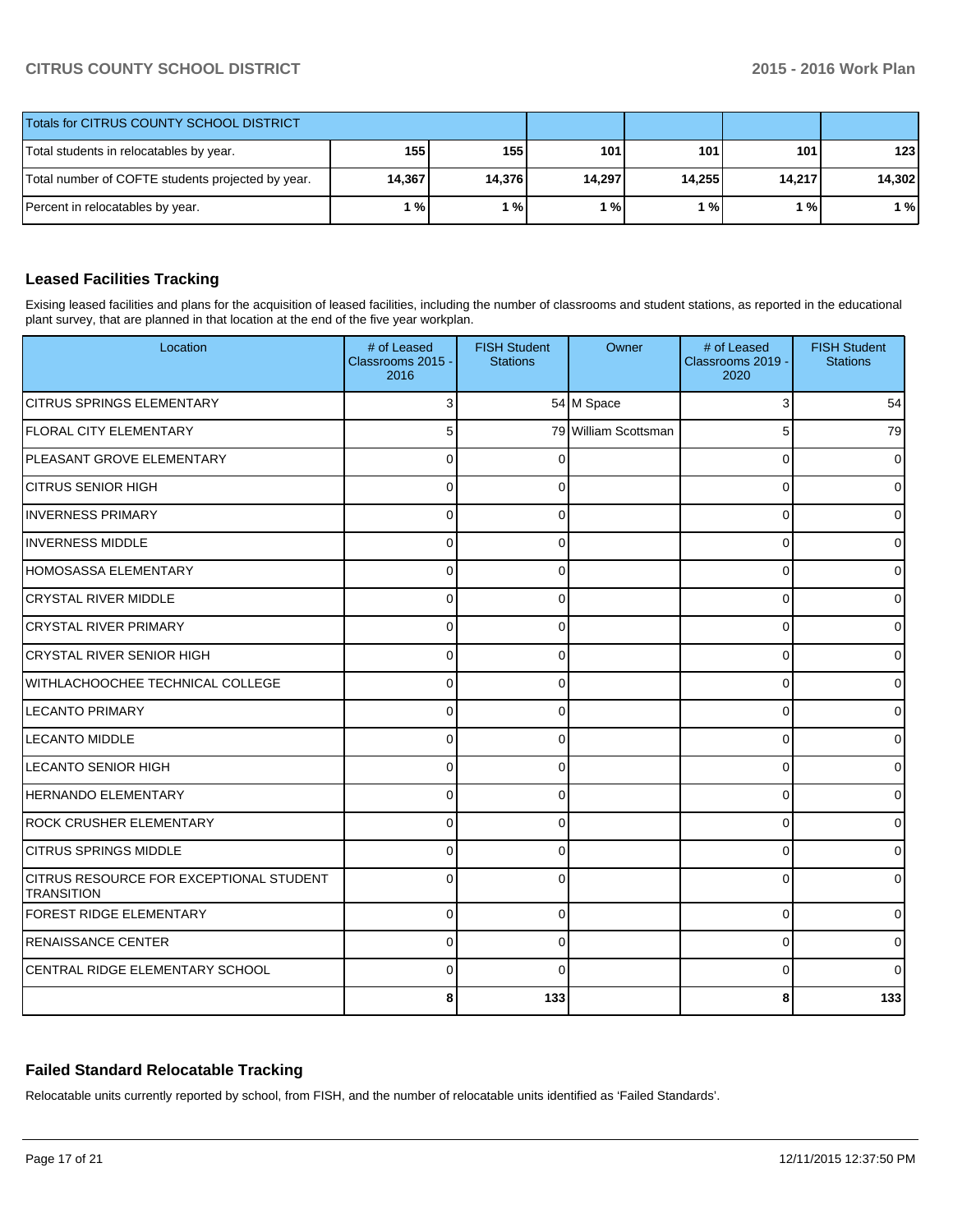Nothing reported for this section.

# **Planning**

#### **Class Size Reduction Planning**

**Plans approved by the school board that reduce the need for permanent student stations such as acceptable school capacity levels, redistricting, busing, year-round schools, charter schools, magnet schools, public-private partnerships, multitrack scheduling, grade level organization, block scheduling, or other alternatives.**

The School District plans to minimize the need for additional full time student stations by reviewing facility capacity and utilization at the District level on an annual basis and implementing the necessary steps to maximumize the efficiency of classroom space. Attendance boundary changes and/or new construction will be used to address student population growth. Financing from impact fees and/ proportionate share agreements may be used to accelerate construction to meet the demands of a particular residential development.

#### **School Closure Planning**

**Plans for the closure of any school, including plans for disposition of the facility or usage of facility space, and anticipated revenues.**

No school closures are planned at this time.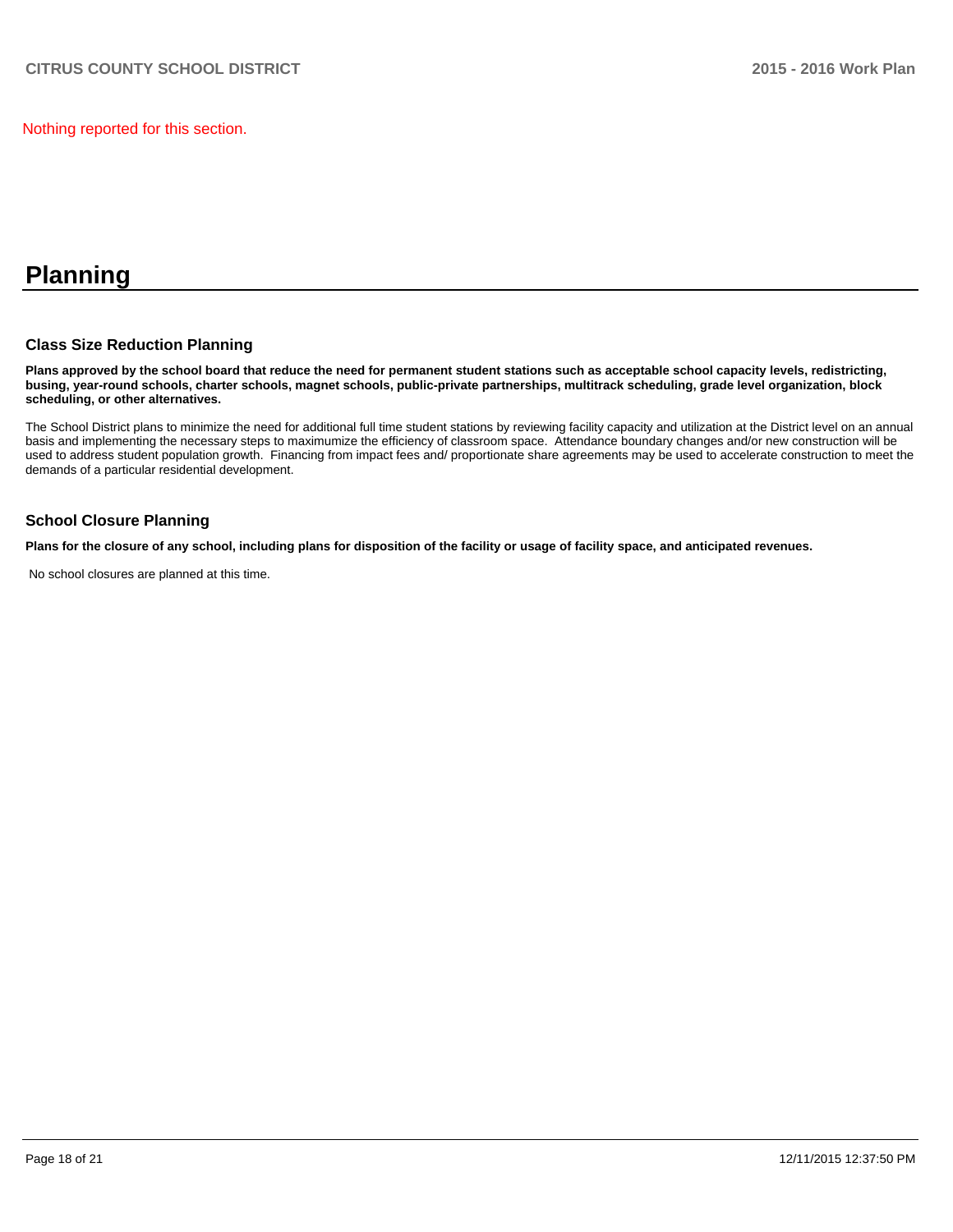# **Long Range Planning**

#### **Ten-Year Maintenance**

District projects and locations regarding the projected need for major renovation, repair, and maintenance projects within the district in years 6-10 beyond the projects plans detailed in the five years covered by the work plan.

| Project                                 | 2019 - 2020 / 2024 - 2025<br><b>Projected Cost</b> |
|-----------------------------------------|----------------------------------------------------|
| 10 year maintenance renovation projects | \$39,900,000                                       |
|                                         | \$39,900,000                                       |

#### **Ten-Year Capacity**

Schedule of capital outlay projects projected to ensure the availability of satisfactory student stations for the projected student enrollment in K-12 programs for the future 5 years beyond the 5-year district facilities work program.

| Project                                                                                                      | Location, Community, Quadrant or other<br>general location | 2019 - 2020 / 2024 - 2025<br><b>Projected Cost</b> |
|--------------------------------------------------------------------------------------------------------------|------------------------------------------------------------|----------------------------------------------------|
| Floral City Elementary Expansion (core capacity and<br>classrooms in phased project to 600 student stations) | 18457 E. Marvin Street Floral City, Florida<br>34436.      | \$15,000,000                                       |
|                                                                                                              |                                                            | \$15,000,000                                       |

#### **Ten-Year Planned Utilization**

Schedule of planned capital outlay projects identifying the standard grade groupings, capacities, and planned utilization rates of future educational facilities of the district for both permanent and relocatable facilities.

| Grade Level Projections         | <b>FISH</b><br>Student<br><b>Stations</b> | <b>Actual 2014 -</b><br>2015 FISH<br>Capacity | Actual<br>$2014 -$<br>2015<br><b>COFTE</b> | Actual 2014 - 2015<br><b>Utilization</b> | Actual 2015 - 2016 / 2024 - 2025 new<br>Student Capacity to be added/removed | Projected 2024<br>2025 COFTE | Projected 2024 -<br>2025 Utilization |
|---------------------------------|-------------------------------------------|-----------------------------------------------|--------------------------------------------|------------------------------------------|------------------------------------------------------------------------------|------------------------------|--------------------------------------|
| Elementary - District<br>Totals | 8.717                                     | 8,717                                         | 6.724.00                                   | 77.14 %                                  | 103                                                                          | 6.900                        | 78.23 %                              |
| Middle - District Totals        | 4.934                                     | 4.438                                         | 3.327.00                                   | 74.97 %l                                 |                                                                              | 3.232                        | 72.83%                               |
| High - District Totals          | 7.459                                     | 7.084                                         | 4.348.00                                   | 61.38 %                                  |                                                                              | 4.359                        | 61.53 %                              |
| Other - ESE, etc                | 1,263                                     | 1,365                                         | 260.00                                     | 19.05 %                                  |                                                                              |                              | 0.00%                                |
|                                 | 22.373                                    | 21,604                                        | 14,659.00                                  | 67.85 %                                  | 103                                                                          | 14,491                       | 66.76 %                              |

**Combination schools are included with the middle schools for student stations, capacity, COFTE and utilization purposes because these facilities all have a 90% utilization factor. Use this space to explain or define the grade groupings for combination schools.**

No comments to report.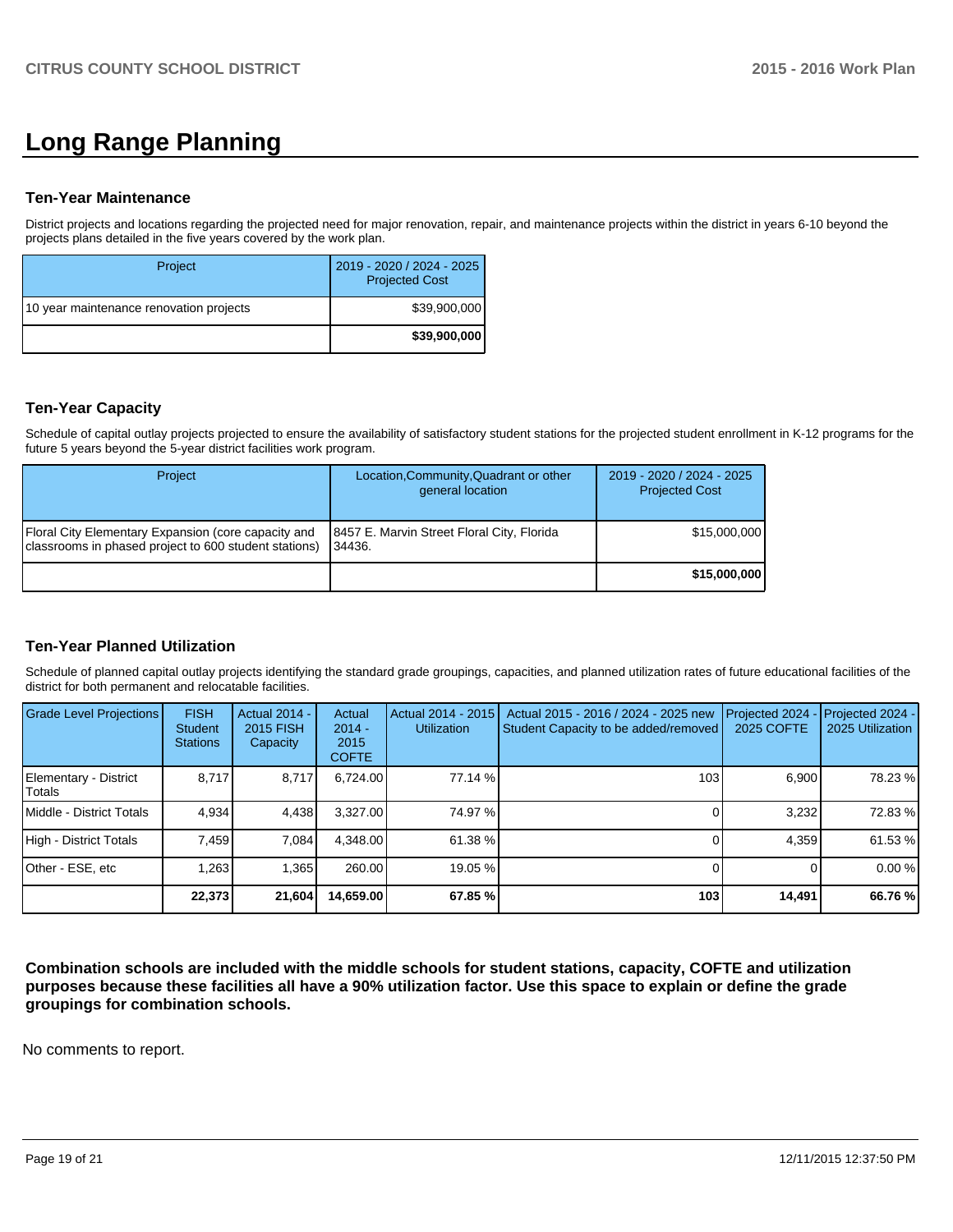#### **Ten-Year Infrastructure Planning**

**Proposed Location of Planned New, Remodeled, or New Additions to Facilities in 06 thru 10 out years (Section 28).**

Floral City Elementary - core capacity expansion to support 600 student stations including expanded cafeteria/ media center/ administrative space.

Plans for closure of any school, including plans for disposition of the facility or usage of facility space, and anticipated revenues in the 06 thru 10 out **years (Section 29).**

Nothing reported for this section.

#### **Twenty-Year Maintenance**

District projects and locations regarding the projected need for major renovation, repair, and maintenance projects within the district in years 11-20 beyond the projects plans detailed in the five years covered by the work plan.

| Project                                 | 2024 - 2025 / 2034 - 2035 Projected Cost |
|-----------------------------------------|------------------------------------------|
| 20 year maintenance renovation projects | \$63,000,000                             |
|                                         | \$63,000,000                             |

### **Twenty-Year Capacity**

Schedule of capital outlay projects projected to ensure the availability of satisfactory student stations for the projected student enrollment in K-12 programs for the future 11-20 years beyond the 5-year district facilities work program.

| Project                                                                          | Location, Community, Quadrant or other<br>general location            | 2024 - 2025 / 2034 - 2035<br><b>Projected Cost</b> |
|----------------------------------------------------------------------------------|-----------------------------------------------------------------------|----------------------------------------------------|
| Elementary "A" or combination school                                             | Pine Ridge Community 4255 W. Norvell Bryant<br>Hwy. Lecanto, FL 34461 | \$30,750,000                                       |
| Floral City Elementary (classrooms in phased project<br>to 810 student stations) | 8457 E. Marvin Street Floral City, Florida<br>34436                   | \$15,000,000                                       |
|                                                                                  |                                                                       | \$45,750,000                                       |

#### **Twenty-Year Planned Utilization**

Schedule of planned capital outlay projects identifying the standard grade groupings, capacities, and planned utilization rates of future educational facilities of the district for both permanent and relocatable facilities.

| Grade Level Projections         | <b>FISH</b><br><b>Student</b><br><b>Stations</b> | <b>Actual 2014 -</b><br>2015 FISH<br>Capacity | Actual<br>$2014 -$<br>2015<br><b>COFTE</b> | Actual 2014 - 2015<br><b>Utilization</b> | Actual 2015 - 2016 / 2034 - 2035 new<br>Student Capacity to be added/removed | Projected 2034<br>2035 COFTE | Projected 2034 -<br>2035 Utilization |
|---------------------------------|--------------------------------------------------|-----------------------------------------------|--------------------------------------------|------------------------------------------|------------------------------------------------------------------------------|------------------------------|--------------------------------------|
| Elementary - District<br>Totals | 8.717                                            | 8.717                                         | 6.724.00                                   | 77.14 %                                  | 1.123                                                                        | 10.650                       | 108.23 %                             |
| Middle - District Totals        | 4.934                                            | 4.438                                         | 3.327.00                                   | 74.97 %                                  |                                                                              | 4.378                        | 98.65 %                              |
| High - District Totals          | 7.459                                            | 7,084                                         | 4.348.00                                   | 61.38 %                                  |                                                                              | 5,437                        | 76.75 %                              |
| Other - ESE, etc                | 1,263                                            | 1.365                                         | 260.00                                     | 19.05 %                                  |                                                                              |                              | 0.00%                                |
|                                 | 22.373                                           | 21,604                                        | 14,659.00                                  | 67.85 %                                  | 1,123                                                                        | 20,465                       | 90.05 %                              |